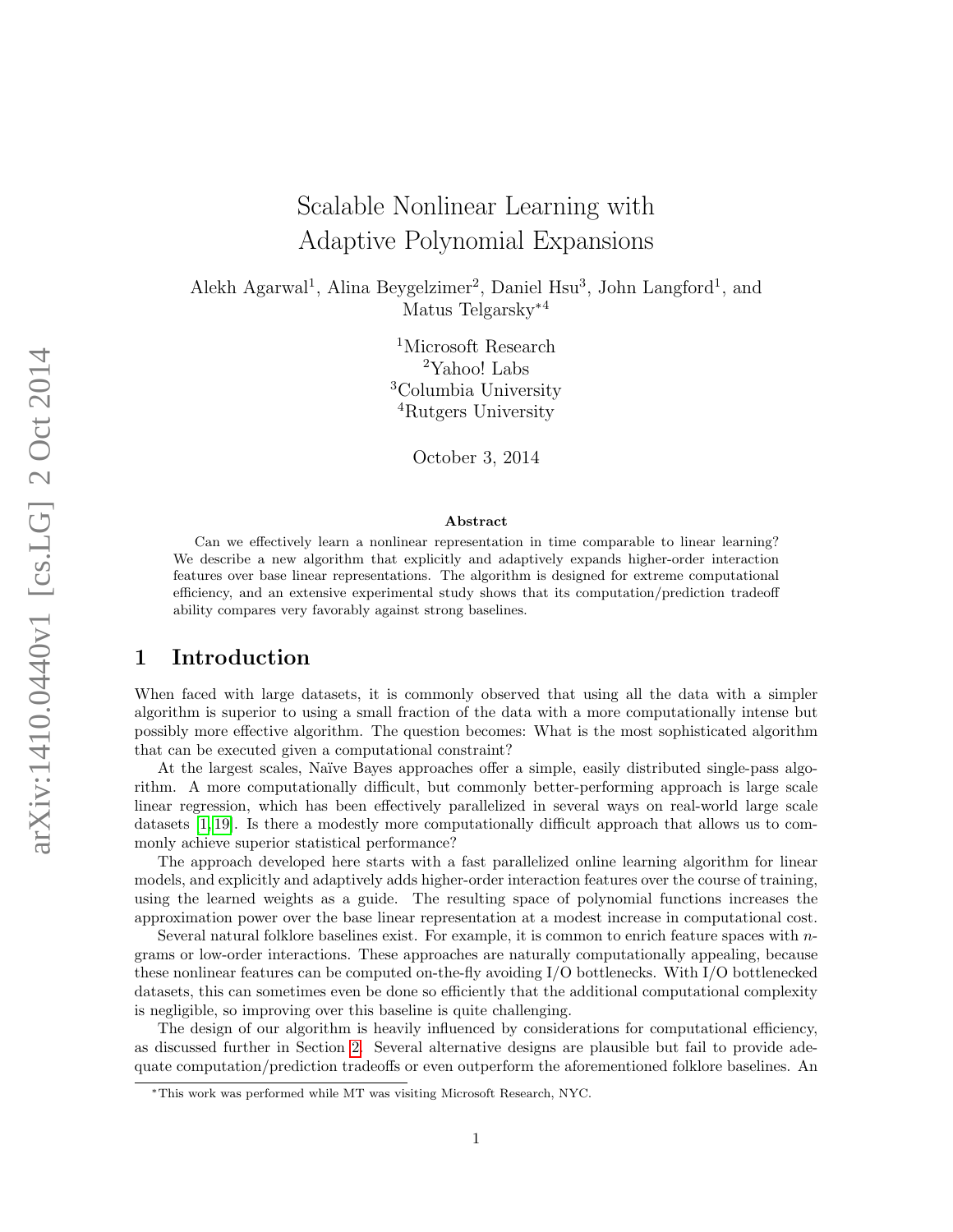

<span id="page-1-0"></span>Figure 1: Computation/prediction tradeoff points using non-adaptive polynomial expansions and adaptive polynomial expansions (apple). The markers are positioned at the coordinate-wise median of (relative error, relative time) over 30 datasets, with bars extending to 25th and 75th percentiles. See Section [3](#page-5-0) for definition of relative error and relative time used here.

extensive experimental study in Section [3](#page-5-0) compares efficient implementations of these baselines with the proposed mechanism and gives strong evidence of the latter's dominant computation/prediction tradeoff ability (see Figure [1](#page-1-0) for an illustrative summary).

Although it is notoriously difficult to analyze nonlinear algorithms, it turns out that two aspects of this algorithm are amenable to analysis. First, we prove a regret bound showing that we can effectively compete with a growing feature set. Second, we exhibit simple problems where this algorithm is effective, and discuss a worst-case consistent variant.

Related work. This work considers methods for enabling nonlinear learning directly in a highlyscalable learning algorithm. Starting with a fast algorithm is desirable because it more naturally allows one to improve statistical power by spending more computational resources until a computational budget is exhausted. In contrast, many existing techniques start with a (comparably) slow method (e.g., kernel SVM [\[28\]](#page-10-1), batch PCA [\[17\]](#page-10-2), batch least-squares regression [\[17\]](#page-10-2)), and speed it up by sacrificing statistical power, often just to allow the algorithm to run at all on massive data sets. Similar challenges also arise in exploring the tradeoffs with boosting [\[8\]](#page-9-1), where typical weak learners involve either exhaustive search or batch algorithms (e.g., decision tree induction [\[9,](#page-9-2) [13\]](#page-9-3)) that present their own challenges in scaling and parallelization.

A standard alternative to explicit polynomial expansions is to employ polynomial kernels with the kernel trick [\[24\]](#page-10-3). While kernel methods generally have computation scaling at least quadratically with the number of training examples, a number of approximations schemes have been developed to enable a better tradeoff. The Nyström method (and related techniques) can be used to approximate the kernel matrix while permitting faster training [\[28\]](#page-10-1). However, these methods still suffer from the drawback that the model size after n examples is typically  $O(n)$ . As a result, even single pass online implementations [\[4\]](#page-9-4) typically suffer from  $O(n^2)$  training and  $O(n)$  testing time complexity.

Another class of approximation schemes for kernel methods involves random embeddings into a high (but finite) dimensional Euclidean space such that the standard inner product there approximates the kernel function [\[11,](#page-9-5) [15,](#page-10-4) [20,](#page-10-5) [21\]](#page-10-6). Recently, such schemes have been developed for polynomial kernels [\[11,](#page-9-5) [15,](#page-10-4) [20\]](#page-10-5) with computational scaling roughly linear in the polynomial degree. However, for many sparse, high-dimensional datasets (such as text data), the embedding of [\[20\]](#page-10-5) creates dense, high dimensional examples, which leads to a substantial increase in computational complexity. Moreover,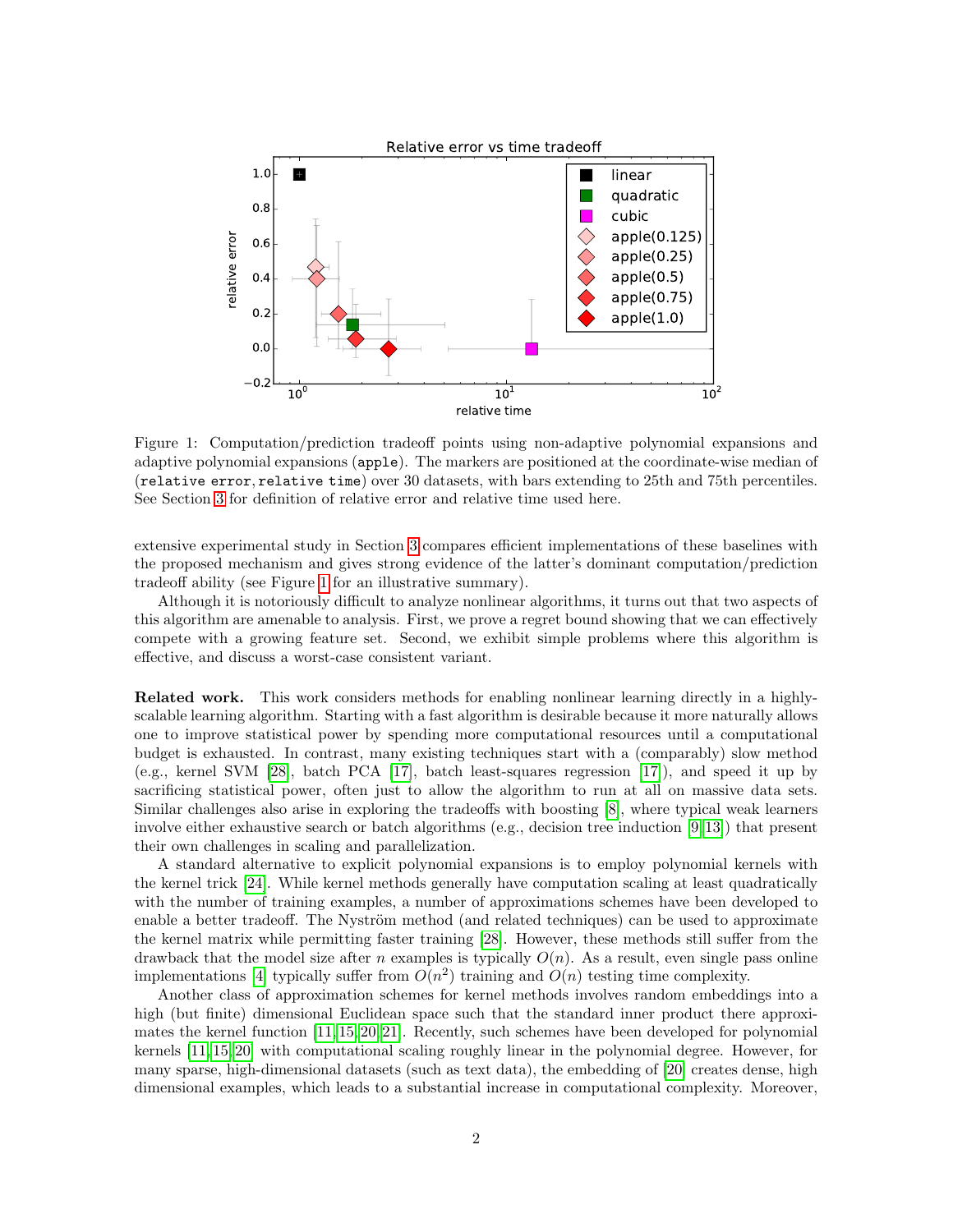Algorithm 1 Adaptive Polynomial Expansion (apple)

<span id="page-2-1"></span>**input** Initial features  $S_1 = \{x_1, \ldots, x_d\}$ , expansion sizes  $(s_k)$ , epoch schedule  $(\tau_k)$ , stepsizes  $(\eta_t)$ . 1: Initial weights  $w_1 := 0$ , initial epoch  $k := 1$ , parent set  $P_1 := \emptyset$ . 2: for  $t = 1, 2, ...$ : do 3: Receive stochastic gradient  $g_t$ . 4: Update weights:  $\mathbf{w}_{t+1} := \mathbf{w}_t - \eta_t[\mathbf{g}_t]_{S_k},$ where  $[\cdot]_{S_k}$  denotes restriction to monomials in the feature set  $S_k$ . 5: if  $t = \tau_k$  then 6: Let  $M_k \subseteq S_k$  be the top  $s_k$  monomials  $m(x) \in S_k$  such that  $m(x) \notin P_k$ , ordered from highest-to-lowest by the weight magnitude in  $w_{t+1}$ . 7: Expand feature set:  $S_{k+1} := S_k \cup \{x_i \cdot m(\boldsymbol{x}) : i \in [d], m(\boldsymbol{x}) \in M_k\},\$ and  $P_{k+1} := P_k \cup \{m(\boldsymbol{x}) : m(\boldsymbol{x}) \in M_k\}.$ 8:  $k := k + 1$ . 9: end if 10: end for

<span id="page-2-2"></span>neither of the embeddings from [\[15,](#page-10-4) [20\]](#page-10-5) exhibits good statistical performance unless combined with dense linear dimension reduction [\[11\]](#page-9-5), which again results in dense vector computations. Such feature construction schemes are also typically unsupervised, while the method proposed here makes use of label information.

Learning sparse polynomial functions is primarily a computational challenge. This is because the na¨ıve approach of combining explicit, non-adaptive polynomial expansions with sparse regression is statistically sound; the problem is its running time, which scales with  $d^{\ell}$  for degree- $\ell$  polynomials in d dimensions. Among methods proposed for beating this  $d^{\ell}$  running time [\[2,](#page-9-6) [6,](#page-9-7) [12,](#page-9-8) [14,](#page-9-9) [23\]](#page-10-7), all but [\[23\]](#page-10-7) are batch algorithms (and suffer from similar drawbacks as boosting). The method of [\[23\]](#page-10-7) uses online optimization together with an adaptive rule for creating interaction features. A variant of this is discussed in Section [2](#page-2-0) and is used in the experimental study in Section [3](#page-5-0) as a baseline.

## <span id="page-2-0"></span>2 Adaptive polynomial expansions

This section describes our new learning algorithm, apple, which is based on stochastic gradient descent and explicit feature expansions that are adaptively defined. The specific feature expansion strategy used in apple is justified in some simple examples, and the use of stochastic gradient descent is backed by a new regret analysis for shifting comparators.

### 2.1 Algorithm description

The pseudocode for apple is given in Algorithm [1.](#page-2-1) We regard weight vectors  $w_t$  and gradients  $g_t$  as members of a vector space with coordinate basis corresponding to monomials over the base variables  $\mathbf{x} = (x_1, x_2, \dots, x_d)$ , up to some large but finite maximum degree.

The algorithm proceeds as stochastic gradient descent over the current feature set to update a weight vector. At specified times  $\tau_k$ , the feature set  $S_k$  is expanded to  $S_{k+1}$  by taking the top monomials in the current feature set, ordered by weight magnitude in the current weight vector, and creating interaction features between these monomials and  $x$ . Care is exercised to not repeatedly pick the same monomial for creating higher order monomial by tracking a parent set  $P_k$ , the set of all monomials for which higher degree terms have been expanded. We provide more intuition for our choice of this feature growing heuristic in Section [2.3.](#page-4-0)

There are two benefits to this staged process. Computationally, the stages allow us to amortize the cost of the adding of monomials—which is implemented as an expensive dense operation—over several other (possibly sparse) operations. Statistically, using stages guarantees that the monomials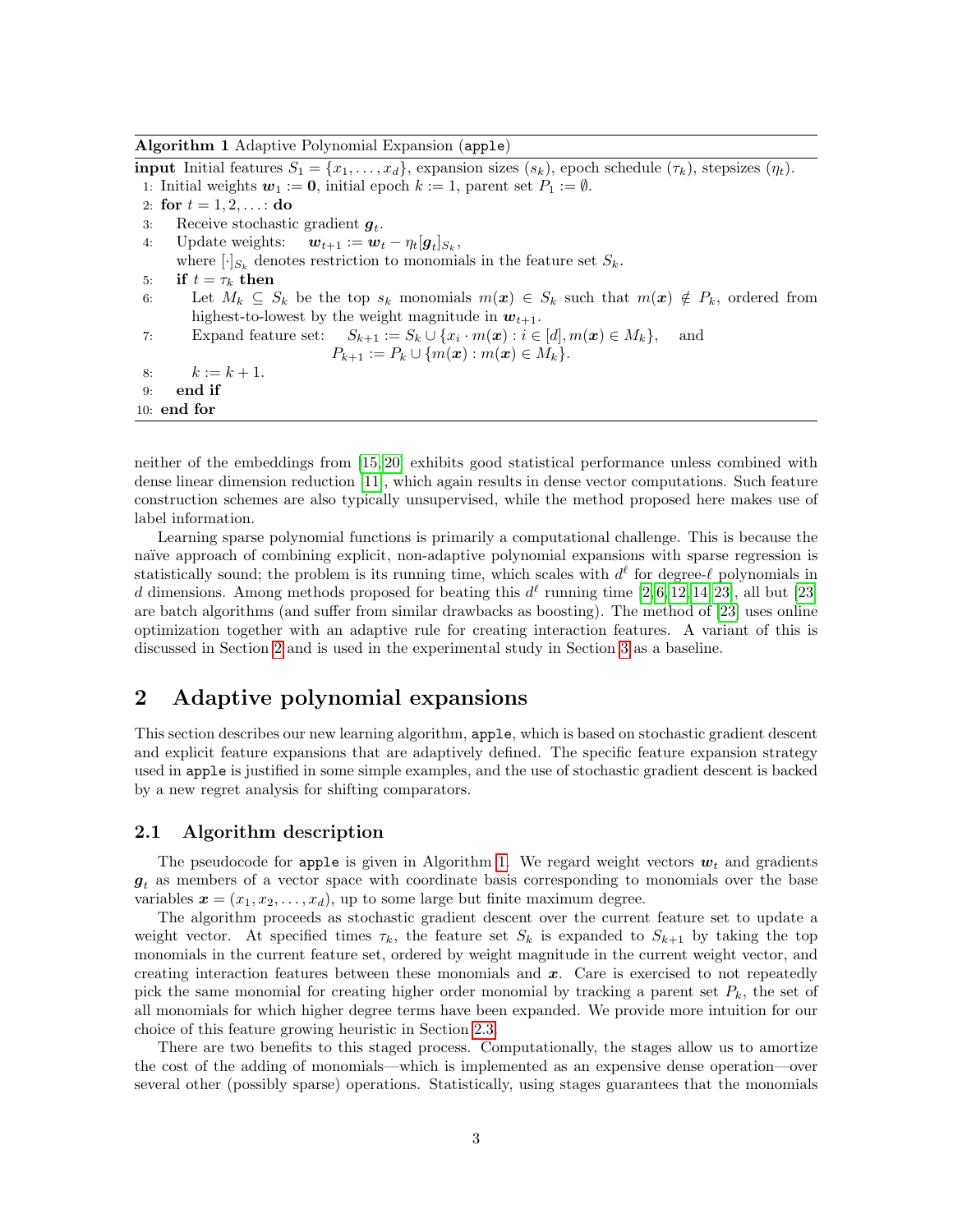added in the previous stage have an opportunity to have their corresponding parameters converge. We have found it empirically effective to set  $s_k := \text{average} ||[g_t]_{S_1}||_0$ , and to update the feature set at a constant number of equally-spaced times over the entire course of learning. In this case, the number of updates (plus one) bounds the maximum degree of any monomial in the final feature set.

#### <span id="page-3-2"></span>2.2 Shifting comparators and a regret bound for regularized objectives

Standard regret bounds compare the cumulative loss of an online learner to the cumulative loss of a single predictor (comparator) from a fixed comparison class. Shifting regret is a more general notion of regret, where the learner is compared to a *sequence* of comparators  $u_1, u_2, \ldots, u_T$ .

Existing shifting regret bounds can be used to loosely justify the use of online gradient descent methods over expanding feature spaces [\[29\]](#page-10-8). These bounds are roughly of the form  $\sum_{t=1}^{T} f_t(w_t)$  –  $f_t(\boldsymbol{u}_t) \lesssim \sqrt{T \sum_{t \leq T} ||\boldsymbol{u}_t - \boldsymbol{u}_{t+1}||}$ , where  $\boldsymbol{u}_t$  is allowed to use the same features available to  $\boldsymbol{w}_t$ , and  $f_t$  is the convex cost function in step t. This suggests a relatively high cost for a substantial total change in the comparator, and thus in the feature space. Given a budget, one could either do a liberal expansion a small number of times, or opt for including a small number of carefully chosen monomials more frequently. We have found that the computational cost of carefully picking a small number of high quality monomials is often quite high. With computational considerations at the forefront, we will prefer a more liberal but infrequent expansion. This also effectively exposes the learning algorithm to a large number of nonlinearities quickly, allowing their parameters to jointly converge between the stages.

It is natural to ask if better guarantees are possible under some structure on the learning problem. Here, we consider the stochastic setting (rather than the harsher adversarial setting of [\[29\]](#page-10-8)), and further assume that our objective takes the form

<span id="page-3-0"></span>
$$
f(\boldsymbol{w}) := \mathbb{E}[\ell(\langle \boldsymbol{w}, \boldsymbol{x} \boldsymbol{y} \rangle)] + \lambda \|\boldsymbol{w}\|^2 / 2, \tag{1}
$$

where the expectation is under the (unknown) data generating distribution D over  $(x, y) \in S \times \mathbb{R}$ , and  $\ell$  is some convex loss function on which suitable restrictions will be placed. Here S is such that  $S_1 \subseteq S_2 \subseteq \ldots \subseteq S$ , based on the largest degree monomials we intend to expand. We assume that in round t, we observe a stochastic gradient of the objective  $f$ , which is typically done by first sampling  $(x_t, y_t) \sim D$  and then evaluating the gradient of the regularized objective on this sample.

This setting has some interesting structural implications over the general setting of online learning with shifting comparators. First, the fixed objective  $f$  gives us a more direct way of tracking the change in comparator through  $f(u_t)-f(u_{t+1})$ , which might often be milder than  $||u_t - u_{t+1}||$ . In particular, if  $u_t = \arg \min_{u \in S_k} f(u)$  in epoch k, for a nested subspace sequence  $S_k$ , then we immediately obtain  $f(u_{t+1}) \leq f(u_t)$ . Second, the strong convexity of the regularized objective enables the possibility of faster  $O(1/T)$  rates than prior work [\[29\]](#page-10-8). Indeed, in this setting, we obtain the following stronger result. We use the shorthand  $\mathbb{E}_t[\cdot]$  to denote the conditional expectation at time t, conditioning over the data from rounds  $1, \ldots, t-1$ .

<span id="page-3-1"></span>**Theorem 1.** Let a distribution over  $(x, y)$ , twice differentiable convex loss  $\ell$  with  $\ell \geq 0$  and  $\max{\ell', \ell''}} \leq$ 1, and a regularization parameter  $\lambda > 0$  be given. Recall the definition [\(1\)](#page-3-0) of the objective f. Let  $(w_t, g_t)_{t\geq 1}$  be as specified by apple with step size  $\eta_t := 1/(\lambda(t+1))$ , where  $\mathbb{E}_t([\mathbf{g}_t]_{S_{(t)}}) = [\nabla f(\mathbf{w}_t)]_{S_{(t)}}$ and  $S_{(t)}$  is the support set corresponding to epoch  $k_t$  at time t in apple. Then for any comparator sequence  $(\boldsymbol{u}_t)_{t=1}^{\infty}$  satisfying  $\boldsymbol{u}_t \in S_{(t)}$ , for any fixed  $T \geq 1$ ,

$$
\mathbb{E}\left(f(\mathbf{w}_{T+1}) - \frac{\sum_{t=1}^{T} (t+2) f(\mathbf{u}_t)}{\sum_{t=1}^{T} (t+2)}\right) \leq \frac{1}{T+1} \left(\frac{(X^2+\lambda)(X+\lambda D)^2}{2\lambda^2}\right),
$$

where  $X \geq \max_t ||x_t y_t||$  and  $D \geq \max_t \max{||w_t||, ||u_t||}.$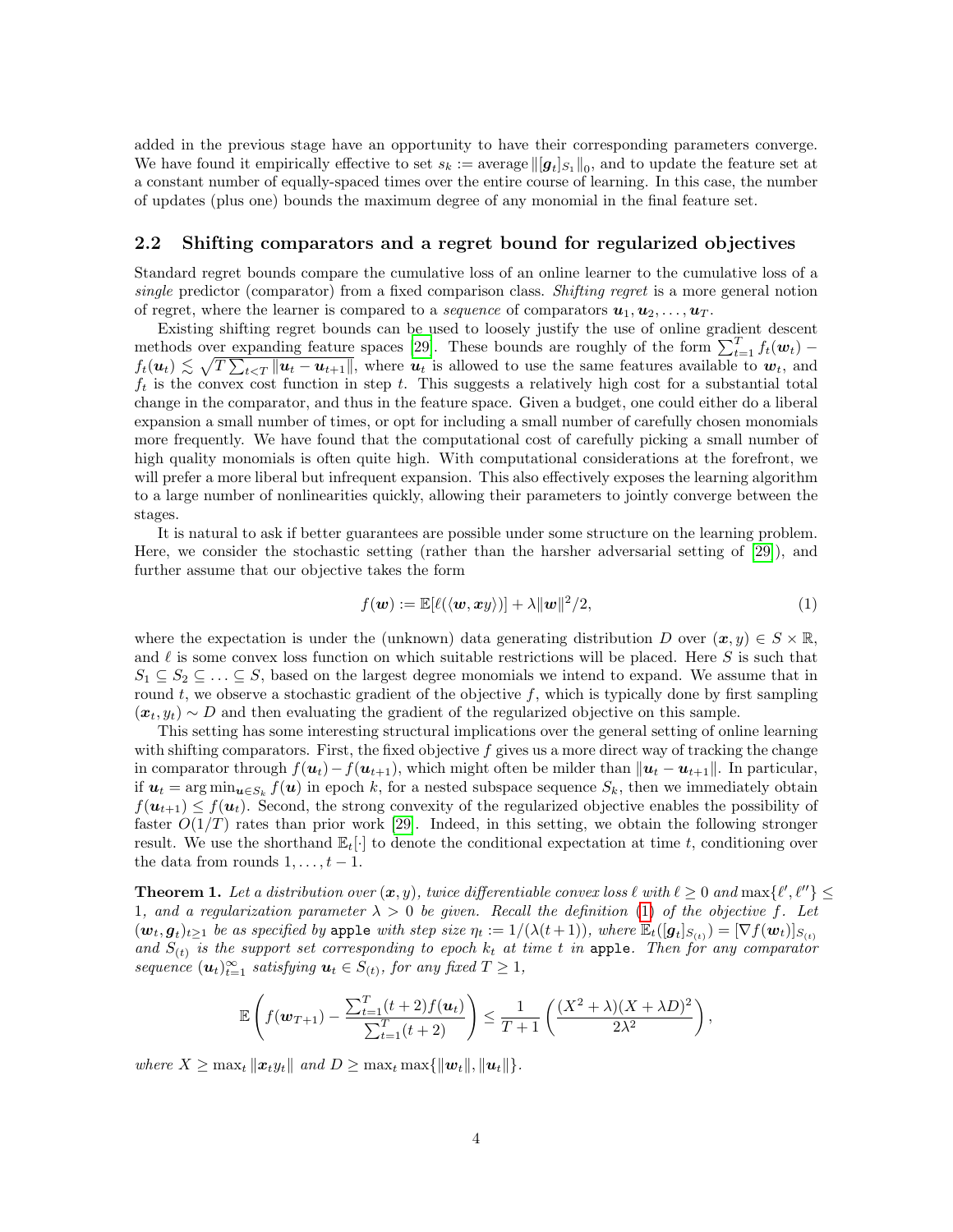Quite remarkably, the result exhibits no dependence on the cumulative shifting of the comparators unlike existing bounds [\[29\]](#page-10-8). This is the first result of this sort amongst shifting bounds to the best of our knowledge, and the only one that yields  $1/T$  rates of convergence even with strong convexity, something that the standard analysis fails to do. Of course, we limit ourselves to the stochastic setting for this improvement, and prove expected regret guarantees on the final predictor  $w_T$  as opposed to a bound on  $\sum_{t=1}^{T} f(w_t) / T$  which is often studied even in stochastic settings.

A curious distinction is our comparator, which we believe gives us intuition for the source of our improved result. Note that standard shifting regret bounds [\[29\]](#page-10-8) can be thought of as comparing  $f(\mathbf{w}_t)$ to  $f(\mathbf{u}_t)$ , which is a harder comparison than the weighted average of  $f(\mathbf{u}_t)$  that we compare to—we discuss the particular non-uniform weighting in the next paragraph. Critically, averages are slower moving objects and hence the yardsticks at time t and  $t+1$  differ only by  $O(1/t)$ . This observation can be immediately combined with the known results of Zinkevich [\[29\]](#page-10-8) to show a  $O(\sqrt{T})$  cumulative regret bound against an averaged comparator sequence, without needing any strong convexity or smoothness assumptions on f. However, it does not immediately yield rates on the individual iterates  $f(\mathbf{w}_t)$  even after making these additional assumptions. Given the way our algorithm utilizes the weights to grow the support sets, such a guarantee is necessary and hence establish the result in Theorem [1.](#page-3-1)

As mentioned above, our comparator is a *weighted average* of  $f(u_t)$  as opposed to the more standard uniform average. Supposing again that  $f(\mathbf{u}_{t+1}) \leq f(\mathbf{u}_t)$ , the weighted average comparator is a strictly harder benchmark than an unweighted average and overemphasizes the later comparator terms which are based on larger support sets. Indeed, this is a nice compromise between competing against  $u_T$ , which is the hardest yardstick, and  $u_1$ , which is what a standard non-shifting analysis compares to. Overall, this result demonstrates that in our setting, while there is generally a cost to be paid for shifting the comparator too much, it can still be effectively controlled in favorable cases. One problem for future work is to establish these fast  $1/T$  rates also with high probability; as detailed in Appendix [A](#page-10-9) (which moreover contains the proof of Theorem [1\)](#page-3-1), existing techniques yield only an √  $O(\sqrt{T})$  bound on the deviation term.

#### <span id="page-4-0"></span>2.3 Feature expansion heuristics

Previous work on learning sparse polynomials [\[23\]](#page-10-7) suggests that it is possible to anticipate the utility of interaction features before even evaluating them. For instance, one of the algorithms from [\[23\]](#page-10-7) orders monomials  $m(\boldsymbol{x})$  by an estimate of  $\mathbb{E}[r(\boldsymbol{x})^2 m(\boldsymbol{x})^2] / \mathbb{E}[m(\boldsymbol{x})^2]$ , where  $r(\boldsymbol{x}) = \mathbb{E}[y|\boldsymbol{x}] - \hat{f}(\boldsymbol{x})$  is the residual of the current predictor  $\hat{f}$  (for least-squares prediction of the label y). Such an index is shown to be related to the potential error reduction by polynomials with  $m(x)$  as a factor. We call this the SSM heuristic (after the authors of [\[23\]](#page-10-7), though it differs from their original algorithm).

Another plausible heuristic, which we use in Algorithm [1,](#page-2-1) simply orders the monomials in  $S_k$ by their weight magnitude in the current weight vector. We can justify this weight heuristic in the following simple example. Suppose a target function  $\mathbb{E}[y|x]$  is just a single monomial in x, say,  $m(x) := \prod_{i \in M} x_i$  for some  $M \subseteq [d]$ , and that x has a product distribution over  $\{0,1\}^d$  with  $0 \lt E[x_i] =: p \le 1/2$  for all  $i \in [d]$ . Suppose we repeatedly perform 1-sparse regression with the current feature set  $S_k$ , and pick the top weight magnitude monomial for inclusion in the parent set  $P_{k+1}$ . It is easy to show that the weight on a degree  $\ell$  sub-monomial of  $m(x)$  in this regression is  $p^{|M|-\ell}$ , and the weight is strictly smaller for any term which is not a proper sub-monomial of  $m(x)$ . Thus we repeatedly pick the largest available sub-monomial of  $m(x)$  and expand it, eventually discovering  $m(x)$ . After k stages of the algorithm, we have at most kd features in our regression here, and hence we find  $m(x)$  with a total of  $d|M|$  variables in our regression, as opposed to  $d^{|M|}$  which typical feature selection approaches would need. This intuition can be extended more generally to scenarios where we do not necessarily do a sparse regression and beyond product distributions, but we find that even this simplest example illustrates the basic motivations underlying our choice—we want to parsimoniously expand on top of a base feature set, while still making progress towards a good polynomial for our data.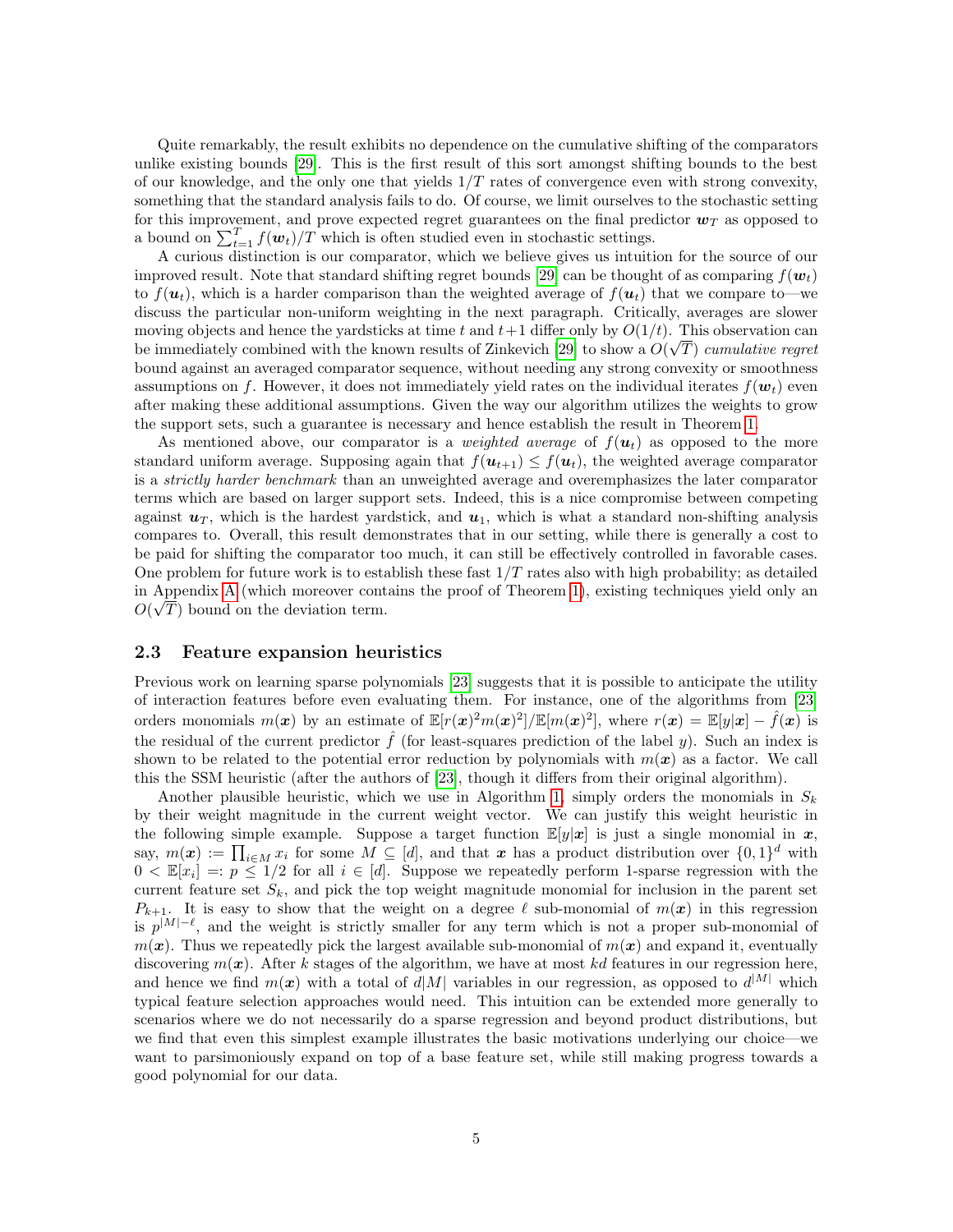### 2.4 Fall-back risk-consistency

Neither the SSM heuristic nor the weight heuristic is rigorously analyzed (in any generality). Despite this, the basic algorithm apple can be easily modified to guarantee a form of risk consistency, regardless of which feature expansion heuristic is used. Consider the following variant of the support update rule in the algorithm apple. Given the current feature budget  $s_k$ , we add  $s_k - 1$  monomials ordered by weight magnitudes as in Step [7.](#page-2-2) We also pick a monomial  $m(x)$  of the smallest degree such that  $m(x) \notin P_k$ . Intuitively, this ensures that all degree 1 terms are in  $P_k$  after d stages, all degree 2 terms are in  $P_k$  after  $k = O(d^2)$  stages and so on. In general, it is easily seen that  $k = O(d^{\ell-1})$  ensures that all degree  $\ell - 1$  monomials are in  $P_k$  and hence all degree  $\ell$  monomials are in  $S_k$ . For ease of exposition, let us assume that  $s_k$  is set to be a constant s independent of k. Then the total number of monomials in  $P_k$  when  $k = O(d^{\ell-1})$  is  $O(st^{\ell-1})$ , which means the total number of features in  $S_k$ is  $O(s d^{\ell}).$ 

Suppose we were interested in competing with all  $\gamma$ -sparse polynomials of degree  $\ell$ . The most direct approach would be to consider the explicit enumeration of all monomials of degree up to  $\ell$ , and then perform  $\ell_1$ -regularized regression [\[26\]](#page-10-10) or a greedy variable selection method such as OMP [\[27\]](#page-10-11) as means of enforcing sparsity. This ensures consistent estimation with  $n = O(\gamma \log d^{\ell}) = O(\gamma \ell \log d)$ examples. In contrast, we might need  $n = O(\gamma(\ell \log d + \log s))$  examples in the worst case using this fall back rule, a minor overhead at best. However, in favorable cases, we stand to gain a lot when the heuristic succeeds in finding good monomials rapidly. Since this is really an empirical question, we will address it with our empirical evaluation.

### <span id="page-5-0"></span>3 Experimental study

We now describe our empirical evaluation of apple.

### 3.1 Implementation, experimental setup, and performance metrics

In order to assess the effectiveness of our algorithm, it is critical to build on top of an efficient learning framework that can handle large, high-dimensional datasets. To this end, we implemented apple in the Vowpal Wabbit (henceforth VW) open source machine learning software<sup>[1](#page-5-1)</sup>. VW is a good framework for us, since it also natively supports quadratic and cubic expansions on top of the base features. These expansions are done dynamically at run-time, rather than being stored and read from disk in the expanded form for computational considerations. To deal with these dynamically enumerated features, VW uses hashing to associate features with indices, mapping each feature to a b-bit index, where  $b$  is a parameter. The core learning algorithm is an online algorithm as assumed in apple, but uses refinements of the basic stochastic gradient descent update (e.g., [\[7,](#page-9-10) [16,](#page-10-12) [18,](#page-10-13) [22\]](#page-10-14)).

We implemented apple such that the total number of epochs was always 6 (meaning 5 rounds of adding new features). At the end of each epoch, the non-parent monomials with largest magnitude weights were marked as parents. Recall that the number of parents is modulated at  $s^{\alpha}$  for some  $\alpha > 0$ , with s being the average number of non-zero features per example in the dataset so far. We will present experimental results with different choices of  $\alpha$ , and we found  $\alpha = 1$  to be a reliable default. Upon seeing an example, the features are enumerated on-the-fly by recursively expanding the marked parents, taking products with base monomials. These operations are done in a way to respect the sparsity (in terms of base features) of examples which many of our datasets exhibit.

Since the benefits of nonlinear learning over linear learning themselves are very dataset dependent, and furthermore can vary greatly for different heuristics based on the problem at hand, we found it important to experiment with a large testbed consisting of a diverse collection of medium and largescale datasets. To this end, we compiled a collection of 30 publicly available datasets, across a number

<span id="page-5-1"></span><sup>1</sup>Please see [https://github.com/JohnLangford/vowpal\\_wabbit](https://github.com/JohnLangford/vowpal_wabbit) and the associated git repository, where --stage poly and related command line options execute apple.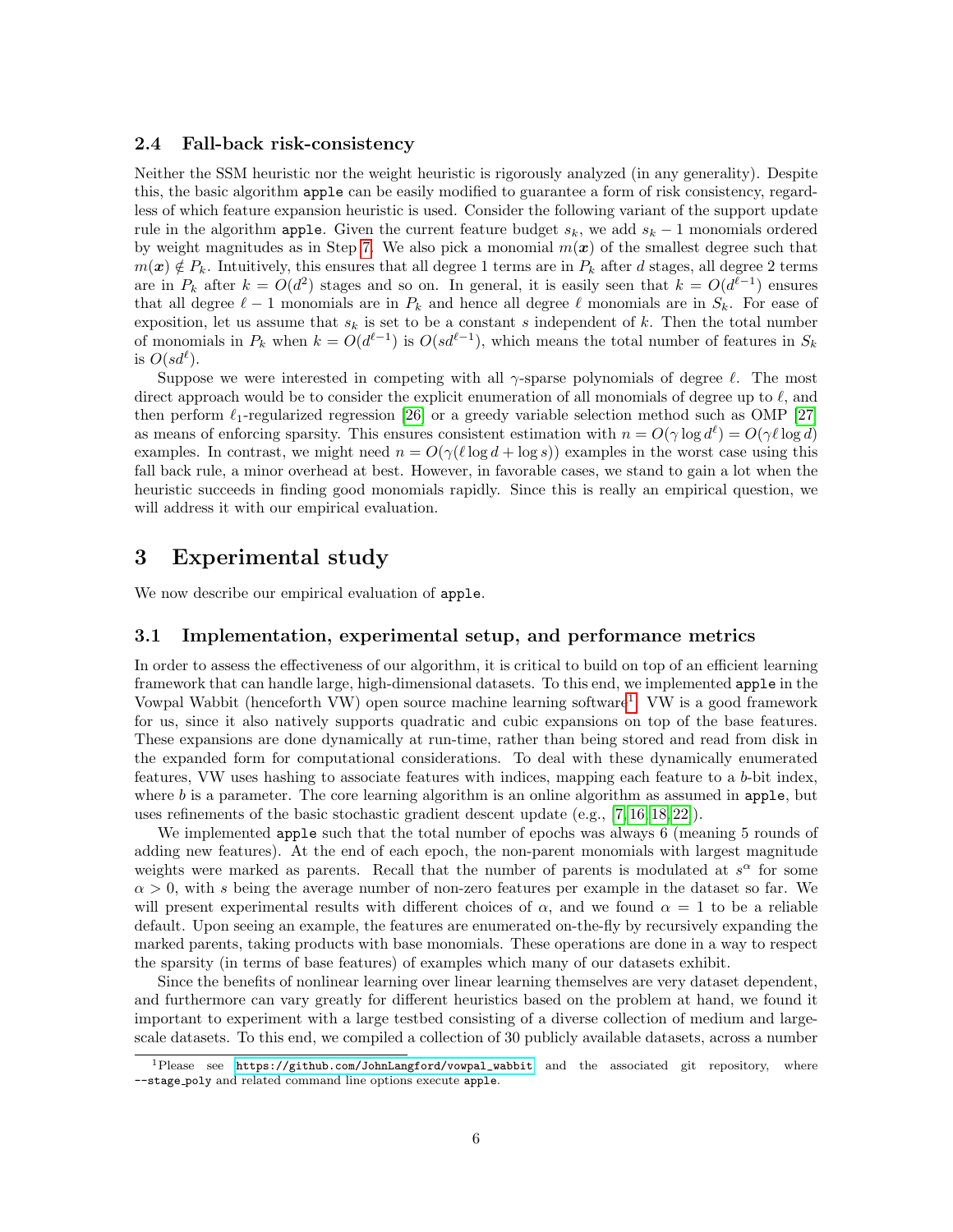

<span id="page-6-0"></span>Figure 2: Dataset CDFs across all 30 datasets: (a) relative test error, (b) relative training time (log scale). {apple, ssm} refer to the  $\alpha = 1$  default; {apple, ssm}-best picks best  $\alpha$  per dataset.

of KDDCup challenges, UCI repository and other common resources (detailed in the appendix). For all the datasets, we tuned the learning rate for each learning algorithm based on the progressive validation error (which is typically a reliable bound on test error) [\[3\]](#page-9-11). The number of bits in hashing was set to 18 for all algorithms, apart from cubic polynomials, where using 24 bits for hashing was found to be important for good statistical performance. For each dataset, we performed a random split with 80% of the data used for training and the remainder for testing. For all datasets, we used squared-loss to train, and 0-1/squared-loss for evaluation in classification/regression problems. We also experimented with  $\ell_1$  and  $\ell_2$  regularization, but these did not help much. The remaining settings were left to their VW defaults.

For aggregating performance across 30 diverse datasets, it was important to use error and running time measures on a scale independent of the dataset. Let  $\ell$ , q and c refer to the test errors of linear, quadratic and cubic baselines respectively (with lin, quad, and cubic used to denote the baseline algorithms themselves). For an algorithm  $\text{alg}$ , we compute the *relative* (test) error:

<span id="page-6-1"></span>
$$
relerr(alg) = \frac{err(alg) - \min(\ell, q, c)}{\max(\ell, q, c) - \min(\ell, q, c)},
$$
\n(2)

where  $\min(\ell, \mathsf{q}, \mathsf{c})$  is the smallest error among the three baselines on the dataset, and  $\max(\ell, \mathsf{q}, \mathsf{c})$  is similarly defined. We also define the *relative (training) time* as the ratio to running time of  $\text{lin:}$ rel time( $\text{alg}$ ) = time( $\text{alg}/\text{time}(\text{lin})$ . With these definitions, the aggregated plots of relative errors and relative times for the various baselines and our methods are shown in Figure [2.](#page-6-0) For each method, the plots show a cumulative distribution function (CDF) across datasets: an entry  $(a, b)$  on the left plot indicates that the relative error for b datasets was at most  $a$ . The plots include the baselines lin, quad, cubic, as well as a variant of apple (called ssm) that replaces the weight heuristic with the SSM heuristic, as described in Section [2.3.](#page-4-0) For apple and ssm, the plot shows the results with the fixed setting of  $\alpha = 1$ , as well as the best setting chosen per dataset from  $\alpha \in \{0.125, 0.25, 0.5, 0.75, 1\}$ (referred to as apple-best and ssm-best).

#### 3.2 Results

In this section, we present some aggregate results. Detailed results with full plots and tables are presented in the appendix. In the Figure [2\(](#page-6-0)a), the relative error for all of lin, quad and cubic is always to the right of 0 (due to the definition of rel err). In this plot, a curve enclosing a larger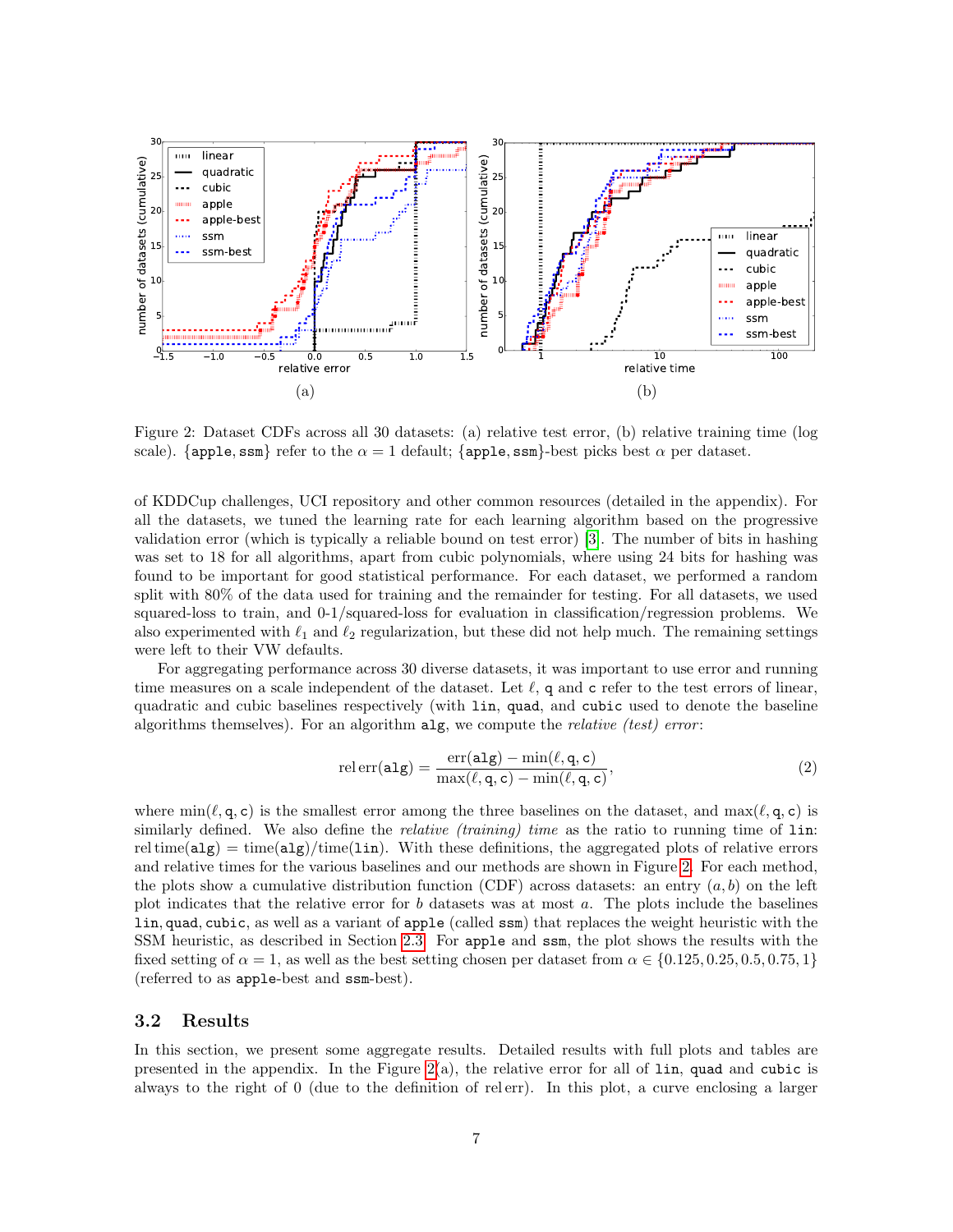

<span id="page-7-0"></span>Figure 3: Dataset CDFs across 13 datasets where time(quad)  $\geq$  2time(1in): (a) relative test error, (b) relative training time (log scale).

area indicates, in some sense, that one method uniformly dominates another. Since apple uniformly dominates ssm statistically (with only slightly longer running times), we restrict the remainder of our study to comparing apple to the baselines lin, quad and cubic. We found that on 12 of the 30 datasets, the relative error was negative, meaning that apple beats all the baselines. A relative error of 0.5 indicates that we cover at least half the gap between  $\min(\ell, \mathsf{q}, \mathsf{c})$  and  $\max(\ell, \mathsf{q}, \mathsf{c})$ . We find that we are below 0.5 on 27 out of 30 datasets for apple-best, and 26 out of the 30 datasets for the setting  $\alpha = 1$ . This is particularly striking since the error min( $\ell, \mathsf{q}, \mathsf{c}$ ) is attained by cubic on a majority of the datasets (17 out of 30), where the relative error of cubic is 0. Hence, statistically apple often outperforms even cubic, while typically using a much smaller number of features. To support this claim, we include in the appendix a plot of the average number of features per example generated by each method, for all datasets. Overall, we find the statistical performance of apple from Figure [2](#page-6-0) to be quite encouraging across this large collection of diverse datasets.

The running time performance of apple is also extremely good. Figure [2\(](#page-6-0)b) shows that the running time of apple is within a factor of 10 of lin for almost all datasets, which is quite impressive considering that we generate a potentially much larger number of features. The gap between lin and apple is particularly small for several large datasets, where the examples are sparse and highdimensional. In these cases, all algorithms are typically I/O-bottlenecked, which is the same for all algorithms due to the dynamic feature expansions used. It is easily seen that the statistically efficient baseline of cubic is typically computationally infeasible, with the relative time often being as large as  $10^2$  and  $10^5$  on the biggest dataset. Overall, the statistical performance of apple is competitive with and often better than  $\min(\ell, \mathbf{q}, \mathbf{c})$ , and offers a nice intermediate in computational complexity.

A surprise in Figure [2\(](#page-6-0)b) is that quad appears to computationally outperform apple for a relatively large number of datasets, at least in aggregate. This is due to the extremely efficient implementation of quad in VW: on 17 of 30 datasets, the running time of quad is less than twice that of lin. While we often statistically outperform quad on many of these smaller datasets, we are primarily interested in the larger datasets where the relative cost of nonlinear expansions (as in quad) is high.

In Figure [3,](#page-7-0) we restrict attention to the 13 datasets where time(quad)/time(1in)  $\geq$  2. On these larger datasets, our statistical performance seems to dominate all the baselines (at least in terms of the CDFs, more on individual datasets will be said later). In terms of computational time, we see that we are often much better than quad, and cubic is essentially infeasible on most of these datasets. This demonstrates our key intuition that such adaptively chosen monomials are key to effective nonlinear learning in large, high-dimensional datasets.

We also experimented with *picky* algorithms of the sort mentioned in Section [2.2.](#page-3-2) We tried the original algorithm from [\[23\]](#page-10-7), which tests a candidate monomial before adding it to the feature set  $S_k$ ,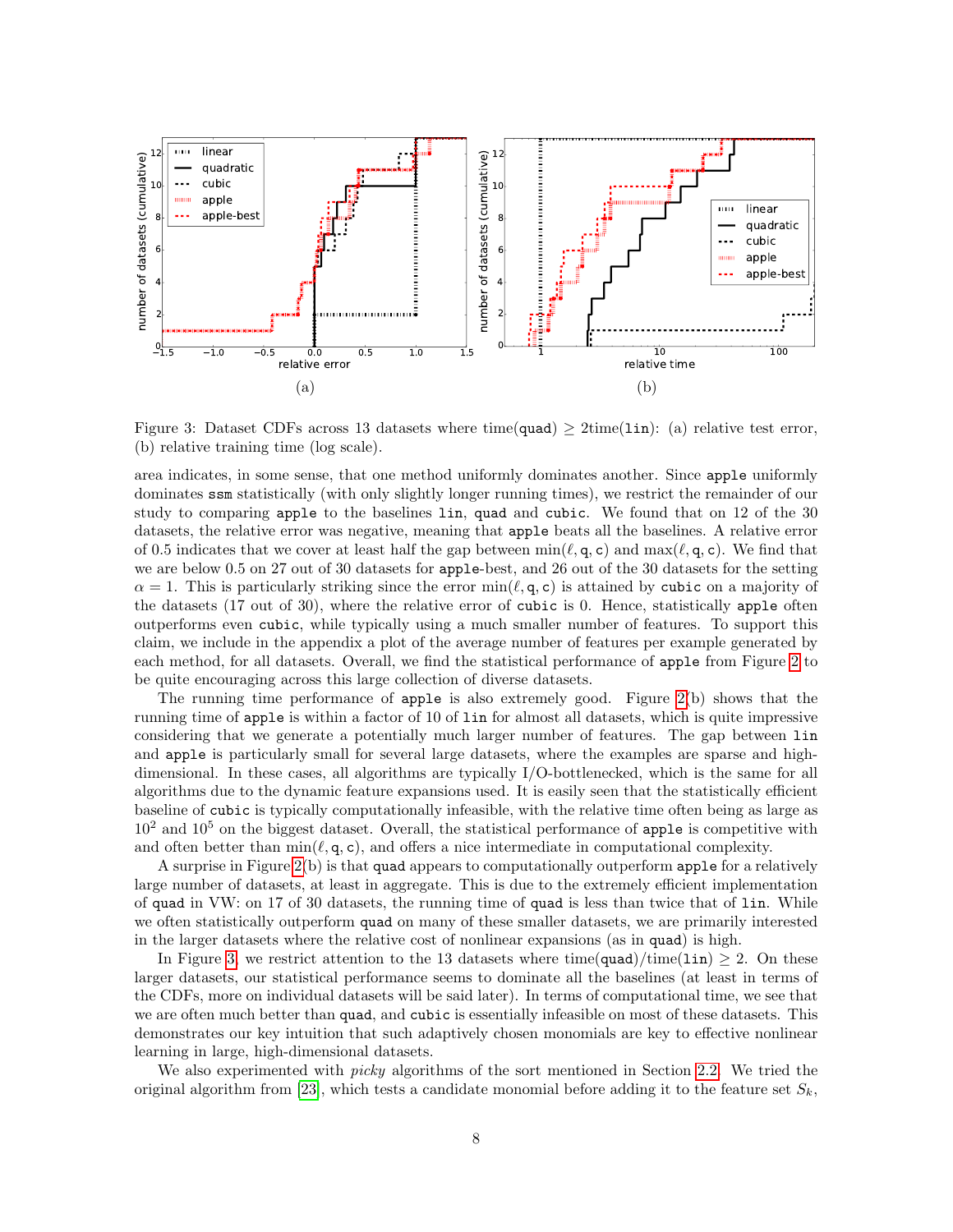

<span id="page-8-0"></span>Figure 4: Comparison of different methods on the top 6 datasets by non-zero features per example: (a) relative test errors, (b) relative training times.

rather than just testing candidate parent monomials for inclusion in  $P_k$ ; and also a picky algorithm based on our weight heuristic. Both algorithms were extremely computationally expensive, even when implemented using VW as a base: the explicit testing for inclusion in  $S_k$  (on a per-example basis) caused too much overhead. We ruled out other baselines such as polynomial kernels for similar computational reasons.

To provide more intuition, we also show individual results for the top 6 datasets with the highest average number of non-zero features per example—a key factor determining the computational cost of all approaches. In Figure [4,](#page-8-0) we show the performance of the lin, quad, cubic baselines, as well as apple with 5 different parameter settings in terms of relative error (Figure  $4(a)$ ) and relative time (Figure  $4(b)$ ). The results are overall quite positive. We see that on 3 of the datasets, we improve upon all the baselines statistically, and even on other 3 the performance is quite close to the best of the baselines with the exception of the cup98 dataset. In terms of running time, we find cubic to be extremely expensive in all the cases. We are typically faster than quad, and in the few cases where we take longer, we also obtain a statistical improvement for the slight increase in computational cost. On larger datasets, the performance of our method is quite desirable and in line with our expectations.

Finally, we also implemented a parallel version of our algorithm, building on the repeated averaging approach [\[1,](#page-9-0) [10\]](#page-9-12), using the built-in AllReduce communication mechanism of VW, and ran an experiment using an internal advertising dataset consisting of approximately 690M training examples, with roughly 318 non-zero features per example. The task is the prediction of click/no-click events. The data was stored in a large Hadoop cluster, split over 100 partitions. We implemented the lin baseline, using 5 passes of online learning with repeated averaging on this dataset, but could not run full quad or cubic baselines due to the prohibitive computational cost. As an intermediate, we generated bigram features, which only doubles the number of non-zero features per example. We parallelized apple as follows. In the first pass over the data, each one of the 100 nodes locally selects the promising features over 6 epochs, as in our single-machine setting. We then take the union of all the parents locally found across all nodes, and freeze that to be the parent set for the rest of training. The remaining 4 passes are now done with this fixed feature set, repeatedly averaging local weights. We then ran apple, on top of both lin as well as bigram as the base features to obtain maximally expressive features. The test error was measured in terms of the area under ROC curve (AUC), since this is a highly imbalanced dataset. The error and time results, reported in Table [1,](#page-9-13) show that using nonlinear features does lead to non-trivial improvements in AUC, albeit at an increased computational cost. Once again, this should be put in perspective with the full quad baseline, which did not finish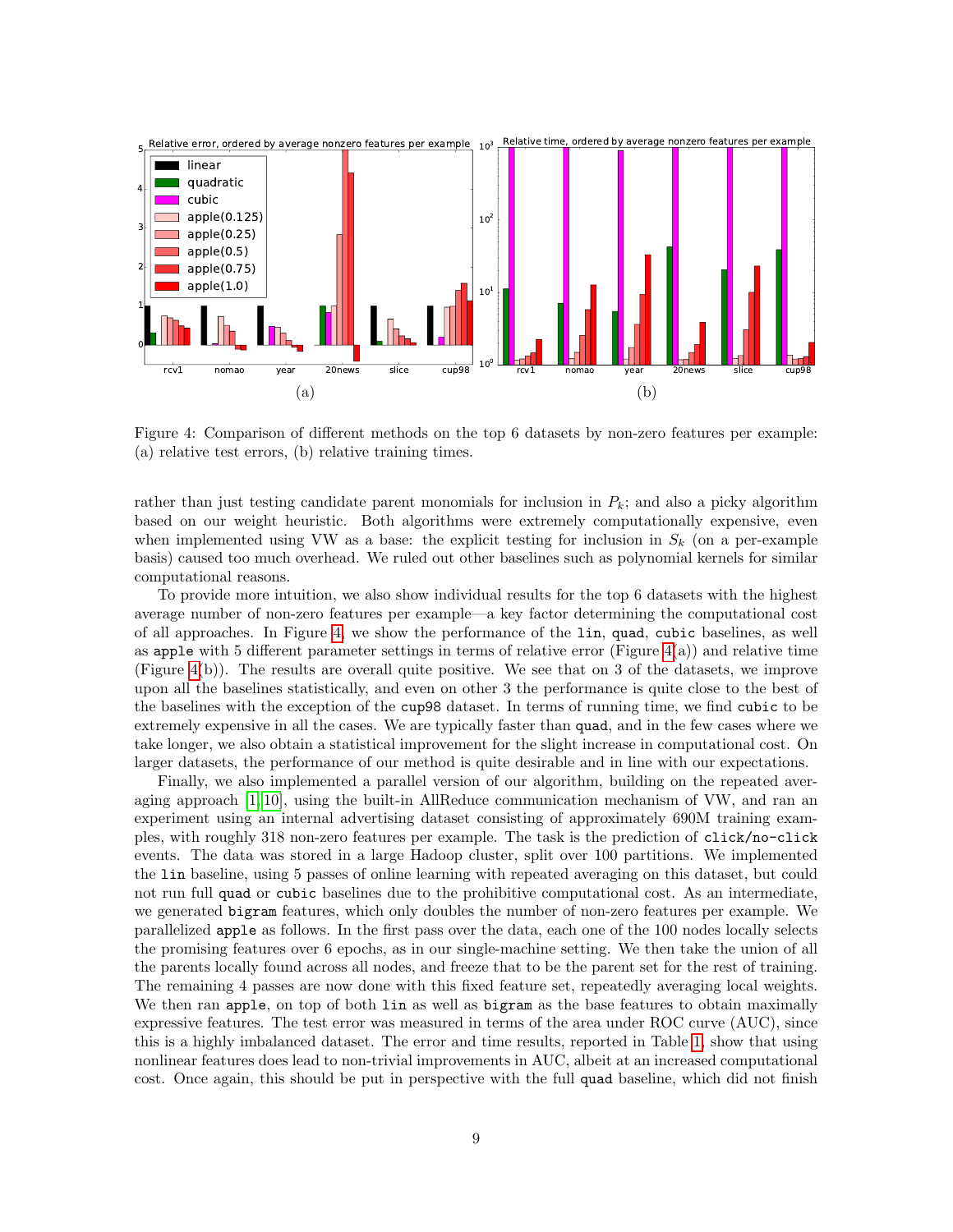<span id="page-9-13"></span>

|                        | lin     | $\ln + \text{apple}$ | bigram  | $bigram + apple$ |
|------------------------|---------|----------------------|---------|------------------|
| $Test \; \mathrm{AUC}$ | 0.81664 | 0.81712              | 0.81757 | 0.81796          |
| Training time (in s)   | 1282    | 2727                 | 2755    | 7378             |

Table 1: Test error and training times for different methods in a large-scale distributed setting. For  $\{\text{lin}, \text{bigram}\}$  + apple, we used  $\alpha = 0.25$ .

in over a day on this dataset.

Acknowledgements: The authors would like to thank Leon Bottou, Rob Schapire and Dean Foster who were involved in several formative and helpful discussions.

### References

- <span id="page-9-0"></span>[1] Alekh Agarwal, Olivier Chapelle, Miroslav Dudík, and John Langford. A reliable effective terascale linear learning system. Journal of Machine Learning Research, 15(Mar):1111–1133, 2014.
- <span id="page-9-6"></span>[2] Alexandr Andoni, Rina Panigrahy, Gregory Valiant, and Li Zhang. Learning sparse polynomial functions. In SODA, 2014.
- <span id="page-9-11"></span>[3] Avrim Blum, Adam Kalai, and John Langford. Beating the hold-out: Bounds for k-fold and progressive cross-validation. In COLT, 1999.
- <span id="page-9-4"></span>[4] Antoine Bordes, Seyda Ertekin, Jason Weston, and Léon Bottou. Fast kernel classifiers with online and active learning. Journal of Machine Learning Research, 6:1579–1619, 2005.
- <span id="page-9-14"></span>[5] S´ebastien Bubeck. Theory of convex optimization for machine learning. 2014. arXiv:1405.4980 [math.OC].
- <span id="page-9-7"></span>[6] Alexandros G. Dimakis, Adam Klivans, Murat Kocaoglu, and Karthikeyan Shanmugam. A smoothed analysis for learning sparse polynomials. CoRR, abs/1402.3902, 2014.
- <span id="page-9-10"></span>[7] John Duchi, Elad Hazan, and Yoram Singer. Adaptive subgradient methods for online learning and stochastic optimization. The Journal of Machine Learning Research, 12:2121–2159, 2011.
- <span id="page-9-1"></span>[8] Yoav Freund and Robert E. Schapire. A decision-theoretic generalization of on-line learning and an application to boosting. Journal of Computer and System Sciences, 55(1):119–139, 1997.
- <span id="page-9-2"></span>[9] Jerome H. Friedman. Greedy function approximation: A gradient boosting machine. Technical report, Department of Statistics, Stanford University, 1999.
- <span id="page-9-12"></span>[10] K. Hall, S. Gilpin, and G. Mann. Mapreduce/bigtable for distributed optimization. In Workshop on Learning on Cores, Clusters, and Clouds, 2010.
- <span id="page-9-5"></span>[11] Raffay Hamid, Alex Gittens, Ying Xiao, and Dennis Decoste. Compact random feature maps. In ICML, 2014.
- <span id="page-9-8"></span>[12] A. G. Ivakhnenko. Polynomial theory of complex systems. Systems, Man and Cybernetics, IEEE Transactions on, SMC-1(4):364–378, 1971.
- <span id="page-9-3"></span>[13] Rie Johnson and Tong Zhang. Learning nonlinear functions using regularized greedy forest. Pattern Analysis and Machine Intelligence, IEEE Transactions on, 36(5):942–954, May 2014.
- <span id="page-9-9"></span>[14] Adam Tauman Kalai, Alex Samorodnitsky, and Shang-Hua Teng. Learning and smoothed analysis. In FOCS, 2009.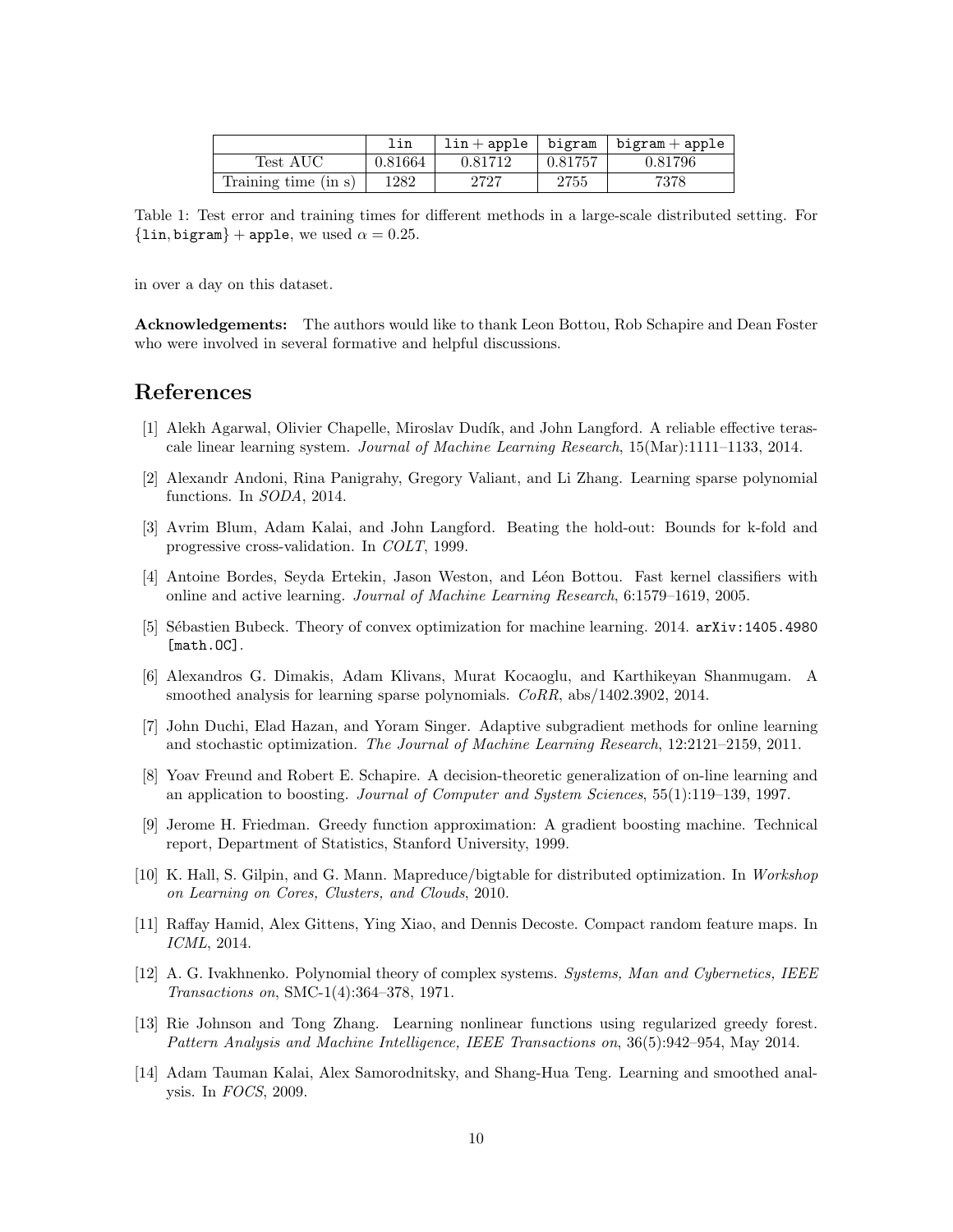- <span id="page-10-4"></span>[15] Purushottam Kar and Harish Karnick. Random feature maps for dot product kernels. In AIS-TATS, 2012.
- <span id="page-10-12"></span>[16] Nikos Karampatziakis and John Langford. Online importance weight aware updates. In UAI, pages 392–399, 2011.
- <span id="page-10-2"></span>[17] Michael W. Mahoney. Randomized algorithms for matrices and data. Foundations and Trends in Machine Learning, 3(2):123–224, 2011.
- <span id="page-10-13"></span>[18] H. Brendan McMahan and Matthew J. Streeter. Adaptive bound optimization for online convex optimization. In COLT, pages 244–256, 2010.
- <span id="page-10-0"></span>[19] Indraneel Mukherjee, Kevin Canini, Rafael Frongillo, and Yoram Singer. Parallel boosting with momentum. In Proceedings of the European Conference on Machine Learning and Principles and Practice of Knowledge Discovery in Databases, 2013.
- <span id="page-10-5"></span>[20] Ninh Pham and Rasmus Pagh. Fast and scalable polynomial kernels via explicit feature maps. In Proceedings of the 19th ACM SIGKDD International Conference on Knowledge Discovery and Data Mining, 2013.
- <span id="page-10-6"></span>[21] Ali Rahimi and Benjamin Recht. Random features for large-scale kernel machines. In Advances in Neural Information Processing Systems 20, 2008.
- <span id="page-10-14"></span>[22] Stéphane Ross, Paul Mineiro, and John Langford. Normalized online learning. In UAI, 2013.
- <span id="page-10-7"></span>[23] Terence D. Sanger, Richard S. Sutton, and Christopher J. Matheus. Iterative construction of sparse polynomial approximations. In Advances in Neural Information Processing Systems  $\lambda$ , 1992.
- <span id="page-10-3"></span>[24] Bernhard Schölkopf and Alexander Smola. *Learning with Kernels*. MIT Press, Cambridge, MA, 2002.
- <span id="page-10-15"></span>[25] Ohad Shamir and Tong Zhang. Stochastic gradient descent for non-smooth optimization: Convergence results and optimal averaging schemes. In ICML, 2013.
- <span id="page-10-10"></span>[26] R. Tibshirani. Regression shrinkage and selection via the lasso. J. Royal. Statist. Soc B., 58(1):267–288, 1996.
- <span id="page-10-11"></span>[27] J. A. Tropp and A. C. Gilbert. Signal recovery from random measurements via orthogonal matching pursuit. IEEE Transactions on Information Theory, 53(12):4655–4666, December 2007.
- <span id="page-10-1"></span>[28] Christopher Williams and Matthias Seeger. Using the Nyström method to speed up kernel machines. In Advances in Neural Information Processing Systems 13, 2001.
- <span id="page-10-8"></span>[29] Martin Zinkevich. Online convex programming and generalized infinitesimal gradient ascent. In ICML, 2003.

### <span id="page-10-9"></span>A Proofs and other technical material

<span id="page-10-16"></span>The generic statement behind Theorem [1](#page-3-1) is as follows; note that it neither makes specific requirements upon the form of the features (i.e., they need not be monomials), nor upon how support set  $S_{(t+1)}$  is derived from  $S_{(t)}$  (i.e., it only needs to satisfy the containment  $S_{(t+1)} \supseteq S_{(t)}$ ).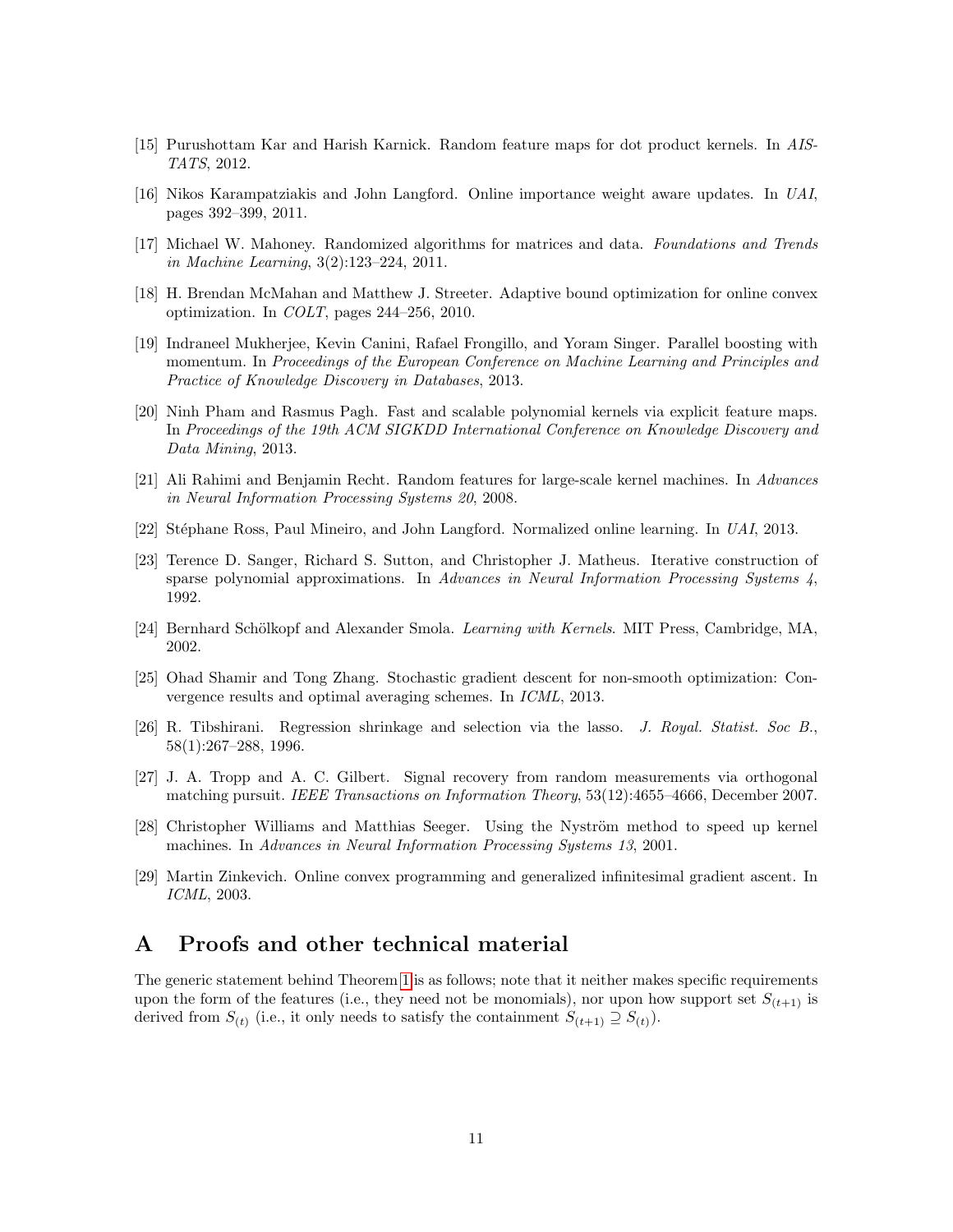**Theorem 2.** Let convex function f be given with respective strong convexity and strong smoothness parameters  $\lambda > 0$  and  $\beta < \infty$ . Let  $(\bm{w}_t, \bm{g}_t)_{t \geq 1}$  be as specified by apple with step size  $\eta_t := 1/(\lambda(t+1)),$ where  $\mathbb{E}_t([\bm{g}_t]_{S(t)}) = [\nabla f(\bm{w}_t)]_{S(t)}$ , and  $\overline{S_{(t)}}$  is the support set corresponding to epoch  $k_t$  at time t in apple, with  $S_{(t)} \subseteq S_{(t+1)}$  and  $w_1 \in S_{(0)}$ . Then for any comparator sequence  $(u_t)_{t=1}^{\infty}$  satisfying  $u_t \in S_{(t)}$ , for any fixed  $T \geq 1$ ,

$$
f(\mathbf{w}_{T+1}) - \frac{\sum_{t=1}^{T} (t+2) f(\mathbf{u}_t)}{\sum_{t=1}^{T} (t+2)} \leq \frac{1}{T+1} \left( \frac{\beta G^2}{2\lambda^2} + \frac{1}{\lambda} \sum_{t=1}^{T} \mathrm{dev}_t \right),
$$

where  $G := \max_{t \leq T} ||g_t||$ , and the random variable

$$
\text{dev}_t := \left(\frac{t+2}{T+2}\right) \left\langle [\nabla f(\boldsymbol{w}_t)]_{S_{(t)}} - [\boldsymbol{g}_t]_{S_{(t)}}, \nabla f(\boldsymbol{w}_t) \right\rangle
$$

satisfies  $\mathbb{E}(\sum_{t=1}^T \text{dev}_t) = 0$  and, with probability at least  $1 - \delta$  over the draw of  $\{g_t\}_{t=1}^T$ ,  $\sum_{t=1}^T \text{dev}_t \leq$  $4G^2\sqrt{T\ln(1/\delta)}$ .

As discussed in the main text, the existence of a single target function  $f$  (rather than a new function each round) suggests its use in tracking the progress of the algorithm; indeed, the proof directly decreases  $f(\boldsymbol{w}_{T+1}) - \sum_{t=1}^{T} (t+2) f(\boldsymbol{u}_t) / \sum_{t=1}^{T} (t+2)$ , rather than passing through a surrogate such as measuring parameter distance  $\|\boldsymbol{w}_t - \boldsymbol{u}_t\|$ . The invocation of smoothness and strong convexity at the core of the argument (see the display with eq. [\(4\)](#page-12-0)) is similar to the analogous invocation of smoothness and boundedness of the domain in the convergence guarantee for the Frank-Wolfe method [\[5,](#page-9-14) Theorem 3.4]. This bound is on the last iterate, whereas the standard proof scheme for subgradient descent, most naturally stated for averaged iterates [\[5,](#page-9-14) Theorem 3.1], requires some work for the last iterate [\[25,](#page-10-15) Theorem 1]; on the other hand, the approach here incurs an extra factor  $\beta/\lambda$ .

*Proof of Theorem [2.](#page-10-16)* Let  $r_T \in \mathbb{R}$  be a parameter (dependent on T) left temporarily unspecified, and set the quantities

$$
\varepsilon_t^{(1)} := 2\lambda \left( f(\boldsymbol{u}_t) - r_T \right), \qquad \forall t \ge 1, \n\varepsilon_t^{(2)} := \left\langle \left[ \nabla f(\boldsymbol{w}_t) \right]_{S_{(t)}} - \left[ \boldsymbol{g}_t \right]_{S_{(t)}}, \nabla f(\boldsymbol{w}_t) \right\rangle, \qquad \forall t \ge 1, \n c := \frac{\beta G^2}{2\lambda^2}.
$$

<span id="page-11-0"></span>To prove the desired bound, it will first be shown, for any  $t \geq 1$ , that

$$
f(\boldsymbol{w}_{t+1}) - r_T \leq \left(\frac{t-1}{t+1}\right) \left(f(\boldsymbol{w}_t) - r_T\right) + \frac{\eta_t^2 \beta G^2}{2} + \eta_t \left(\varepsilon_t^{(1)} + \varepsilon_t^{(2)}\right). \tag{3}
$$

Let  $t \geq 1$  be arbitrary, and note by strong convexity, for any w with  $w \in S_{(t)}$ , since  $w_t \in S_{(t-1)} \subseteq S_{(t)}$ and thus  $\mathbf{w} - \mathbf{w}_t \in S_{(t)},$ 

$$
f(\boldsymbol{w}) \geq f(\boldsymbol{w}_t) + \langle \nabla f(\boldsymbol{w}_t), \boldsymbol{w} - \boldsymbol{w}_t \rangle + \frac{\lambda \|\boldsymbol{w} - \boldsymbol{w}_t\|_2^2}{2}
$$
  
=  $f(\boldsymbol{w}_t) + \langle [\nabla f(\boldsymbol{w}_t)]_{S_{(t)}}, \boldsymbol{w} - \boldsymbol{w}_t \rangle + \frac{\lambda \|\boldsymbol{w} - \boldsymbol{w}_t\|_2^2}{2}.$ 

The right hand side, as a function of  $w$ , is a strongly convex quadratic over  $S_{(t)}$ , minimized at  $\mathbf{w}_t - [\nabla f(\mathbf{w}_t)]_{S_{(t)}}/\lambda$ . Plugging this back in,

$$
f(\boldsymbol{w}) \geq f(\boldsymbol{w}_t) - \frac{\|[\nabla f(\boldsymbol{w}_t)]_{S_{(t)}}\|_2^2}{2\lambda},
$$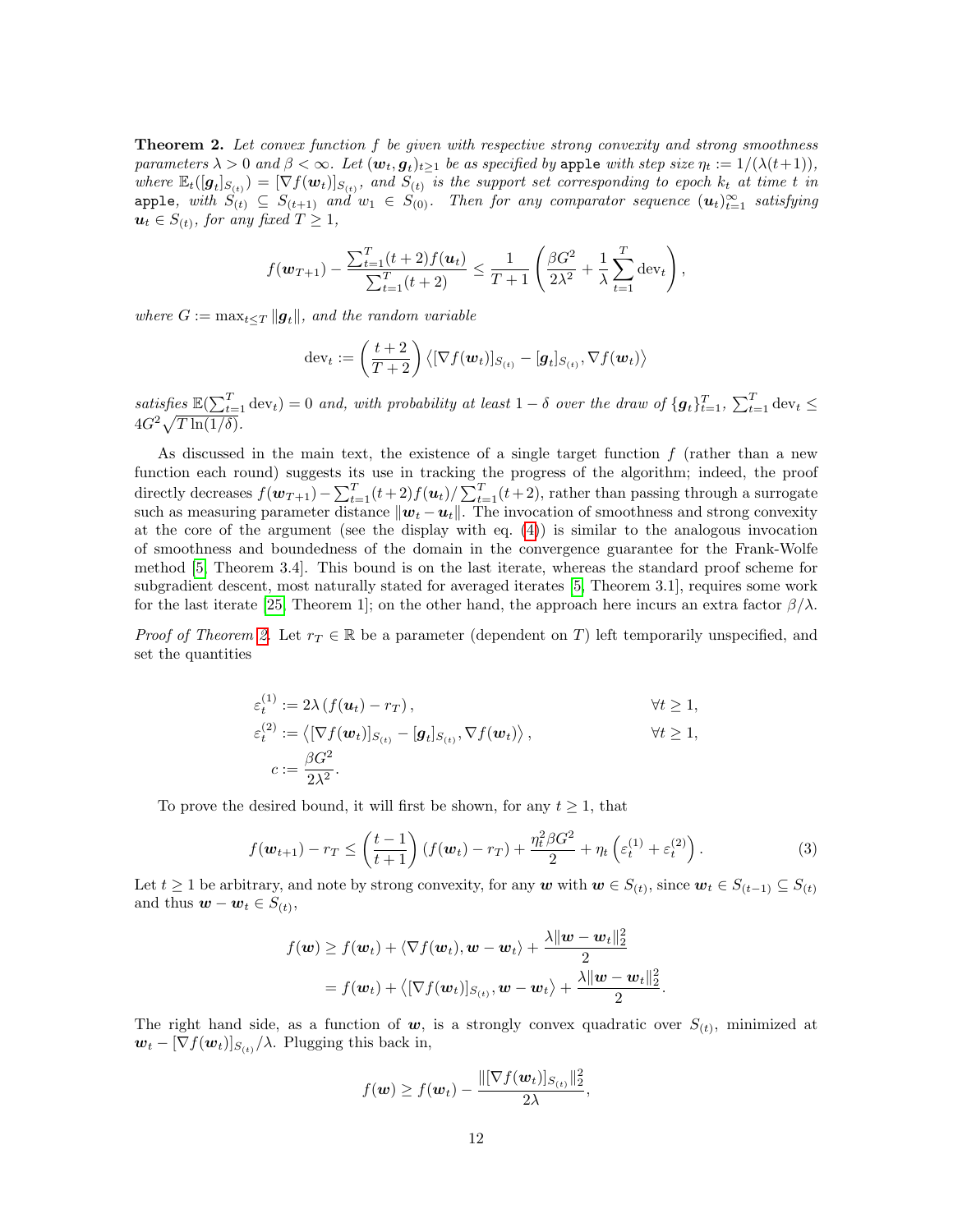which in particular holds for  $\boldsymbol{w}=\boldsymbol{u}_t$  (which satisfies  $\boldsymbol{u}_t\in S_{(t)}),$  meaning

<span id="page-12-0"></span>
$$
f(\boldsymbol{u}_t) \geq f(\boldsymbol{w}_t) - \frac{\|[\nabla f(\boldsymbol{w}_t)]_{S_{(t)}}\|_2^2}{2\lambda}.
$$

Combining this with smoothness and the definition of  $w_{t+1}$ ,

$$
f(\boldsymbol{w}_{t+1}) - r_{T} \leq f(\boldsymbol{w}_{t}) - r_{T} + \langle \nabla f(\boldsymbol{w}_{t}), -\eta_{t}[\boldsymbol{g}_{t}]_{S_{(t)}} \rangle + \frac{\eta_{t}^{2}\beta \|\boldsymbol{g}_{t}\|_{S_{(t)}}\|_{2}^{2}}{2}
$$
  
\n
$$
= f(\boldsymbol{w}_{t}) - r_{T} + \langle [\nabla f(\boldsymbol{w}_{t})]_{S_{(t)}}, -\eta_{t}[\boldsymbol{g}_{t}]_{S_{(t)}} \rangle + \frac{\eta_{t}^{2}\beta \|\boldsymbol{g}_{t}\|_{S_{(t)}}\|_{2}^{2}}{2}
$$
  
\n
$$
= f(\boldsymbol{w}_{t}) - r_{T} - \eta_{t} \langle [\nabla f(\boldsymbol{w}_{t})]_{S_{(t)}}, [\nabla f(\boldsymbol{w}_{t})]_{S_{(t)}} \rangle + \eta_{t}\varepsilon_{t}^{(2)} + \frac{\eta_{t}^{2}\beta \|\boldsymbol{g}_{t}\|_{S_{(t)}}\|_{2}^{2}}{2}
$$
  
\n
$$
\leq f(\boldsymbol{w}_{t}) - r_{T} + 2\lambda\eta_{t}(f(\boldsymbol{u}_{t}) - r_{T} + r_{T} - f(\boldsymbol{w}_{t})) + \eta_{t}\varepsilon_{t}^{(2)} + \frac{\eta_{t}^{2}\beta G^{2}}{2}
$$
  
\n
$$
= (1 - 2\lambda\eta_{t}) (f(\boldsymbol{w}_{t}) - r_{T}) + \frac{\eta_{t}^{2}\beta G^{2}}{2} + \eta_{t} (\varepsilon_{t}^{(1)} + \varepsilon_{t}^{(2)}), \qquad (4)
$$

thus establishing eq. [\(3\)](#page-11-0) since  $2\lambda \eta_t = 2/(t+1)$ .

Next it will be proved by induction that, for any  $t \geq 1$ ,

<span id="page-12-1"></span>
$$
f(\boldsymbol{w}_{t+1}) - r_T \le \frac{c}{t+1} + \sum_{j=1}^t \eta_j(\varepsilon_j^{(1)} + \varepsilon_j^{(2)}) \prod_{l=j+1}^t \frac{l}{l+2},\tag{5}
$$

where the convention  $\prod_{l=j+1}^{t} l/(l+2) = 1$  is adopted for  $t < j+1$ . For the base case  $t = 1$ , eq. [\(3\)](#page-11-0) grants

$$
f(\mathbf{w}_{t+1}) - r_T \leq \underbrace{\left(\frac{t-1}{t+1}\right)}_{=0} (f(\mathbf{w}_t) - r_T) + \frac{\eta_t^2 \beta G^2}{2} + \eta_t \left(\varepsilon_t^{(1)} + \varepsilon_t^{(2)}\right)
$$
  

$$
\leq \frac{c}{t+1} + \sum_{j=1}^t \eta_j(\varepsilon_j^{(1)} + \varepsilon_j^{(2)}) \underbrace{\prod_{l=j+1}^t \frac{l}{l+2}}_{=1}.
$$

On other other hand, in the case  $t > 1$ , once again starting from eq. [\(3\)](#page-11-0),

$$
f(\mathbf{w}_{t+1}) - r_T \leq \left(\frac{t-1}{t+1}\right) \left(f(\mathbf{w}_t) - r_T\right) + \frac{\eta_t^2 \beta G^2}{2} + \eta_t \left(\varepsilon_t^{(1)} + \varepsilon_t^{(2)}\right)
$$
  

$$
\leq \left(\frac{t-1}{t+1}\right) \left(\frac{c}{t} + \sum_{j=1}^{t-1} \eta_j(\varepsilon_j^{(1)} + \varepsilon_j^{(2)}) \prod_{l=j+1}^{t-1} \frac{l}{l+2} \right) + \frac{\eta_t^2 \beta G^2}{2} + \eta_t \left(\varepsilon_t^{(1)} + \varepsilon_t^{(2)}\right)
$$
  

$$
= \frac{t-1}{t+1} \left(\frac{c}{t} + \frac{\beta G^2}{2\lambda^2 (t-1)(t+1)}\right) + \sum_{j=1}^t \eta_j(\varepsilon_j^{(1)} + \varepsilon_j^{(2)}) \prod_{l=j+1}^t \frac{l}{l+2},
$$

thus completing the proof of eq. [\(5\)](#page-12-1).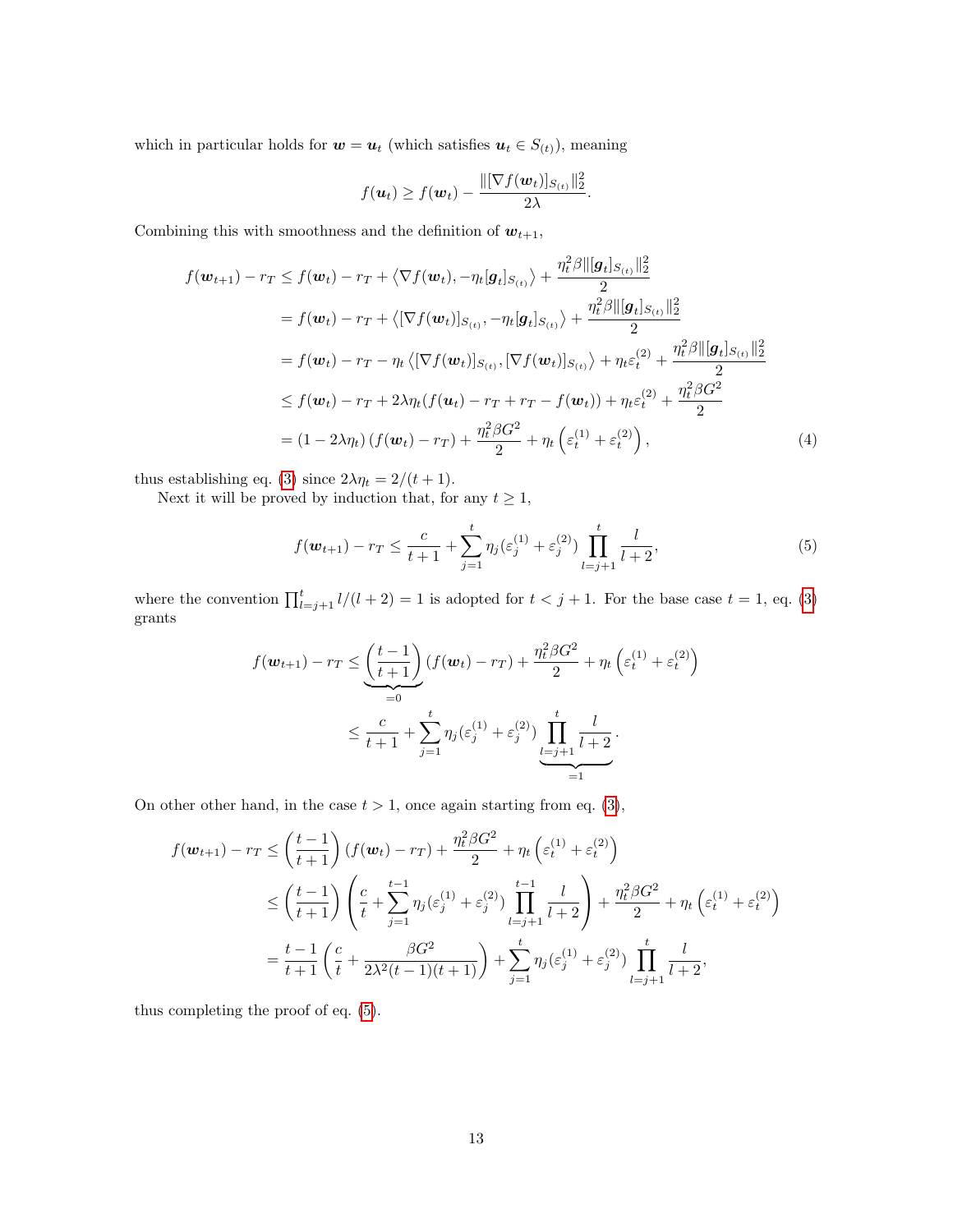To simplify the error term of eq. [\(5\)](#page-12-1), note

$$
j = t \qquad \Longrightarrow \qquad \prod_{l=j+1}^{t} \frac{l}{l+2} = 1 = \frac{(j+1)(j+2)}{(t+1)(t+2)},
$$
\n
$$
j = t - 1 \qquad \Longrightarrow \qquad \prod_{l=j+1}^{t} \frac{l}{l+2} = \frac{t}{t+2} = \frac{(j+1)(j+2)}{(t+1)(t+2)},
$$
\n
$$
j < t - 1 \qquad \Longrightarrow \qquad \prod_{l=j+1}^{t} \frac{l}{l+2} = \frac{(j+1)(j+2)}{(t+1)(t+2)} \prod_{l=j+3}^{t} \frac{l}{l} = \frac{(j+1)(j+2)}{(t+1)(t+2)};
$$

thus, for any  $t \ge 1$  and  $1 \le j \le t$ ,

$$
\eta_j \prod_{l=j+1}^t \frac{l}{l+2} = \frac{j+2}{\lambda(t+1)(t+2)}.
$$

Plugging this simplification back into eq. [\(5\)](#page-12-1), for  $t \geq 1$ ,

$$
f(\mathbf{w}_{t+1}) - r_T \le \frac{c}{t+1} + \sum_{j=1}^t \eta_j (\varepsilon_j^{(1)} + \varepsilon_j^{(2)}) \prod_{l=j+1}^t \frac{l}{l+2}
$$
  
= 
$$
\frac{c}{t+1} + \frac{1}{\lambda(t+1)(t+2)} \sum_{j=1}^t (j+2) (\varepsilon_j^{(1)} + \varepsilon_j^{(2)}).
$$
 (6)

Next, to instantiate the comparator  $r$ , consider the choice

<span id="page-13-0"></span>
$$
r_T := \frac{\sum_{j=1}^T (j+2) f(\mathbf{u}_j)}{\sum_{j=1}^T (j+2)}.
$$

By construction, this provides

$$
\frac{1}{2\lambda} \sum_{j=1}^{T} (j+2) \varepsilon_j^{(1)} = \sum_{j=1}^{T} (j+2) f(u_j) - r \sum_{j=1}^{T} (j+2) = \sum_{j=1}^{T} (j+2) f(u_j) - \sum_{j=1}^{T} (j+2) f(u_j) = 0.
$$

Consequently, eq. [\(6\)](#page-13-0) simplifies to

<span id="page-13-1"></span>
$$
f(\boldsymbol{w}_{T+1}) - \frac{\sum_{j=1}^{T} (j+2) f(\boldsymbol{u}_j)}{\sum_{j=1}^{T} (j+2)} \leq \frac{1}{T+1} \left( c + \frac{1}{\lambda (T+2)} \sum_{j=1}^{T} (j+2) \varepsilon_j^{(2)} \right), \tag{7}
$$

which is the first part of the desired statement.

For the final desired statement, it remains to control  $\varepsilon_j^{(2)}$  within eq. [\(7\)](#page-13-1). For the expected value, let  $\mathcal{F}_j$  be the  $\sigma$ -algebra of information up to time j; then

$$
\mathbb{E}\left(\sum_{j=1}^{T} \frac{j+2}{T+2} \varepsilon_j^{(2)}\right) = \mathbb{E}\left(\cdots \mathbb{E}\left(\mathbb{E}\left(\sum_{j=1}^{T} \frac{j+2}{T+2} \varepsilon_j^{(2)} \Big| \mathcal{F}_1\right) \Big| \mathcal{F}_2\right) \cdots \Big| \mathcal{F}_T\right)
$$

$$
= \sum_{j=1}^{T} \mathbb{E}\left(\frac{j+2}{T+2} \varepsilon_j^{(2)} \Big| \mathcal{F}_j\right)
$$

$$
= 0.
$$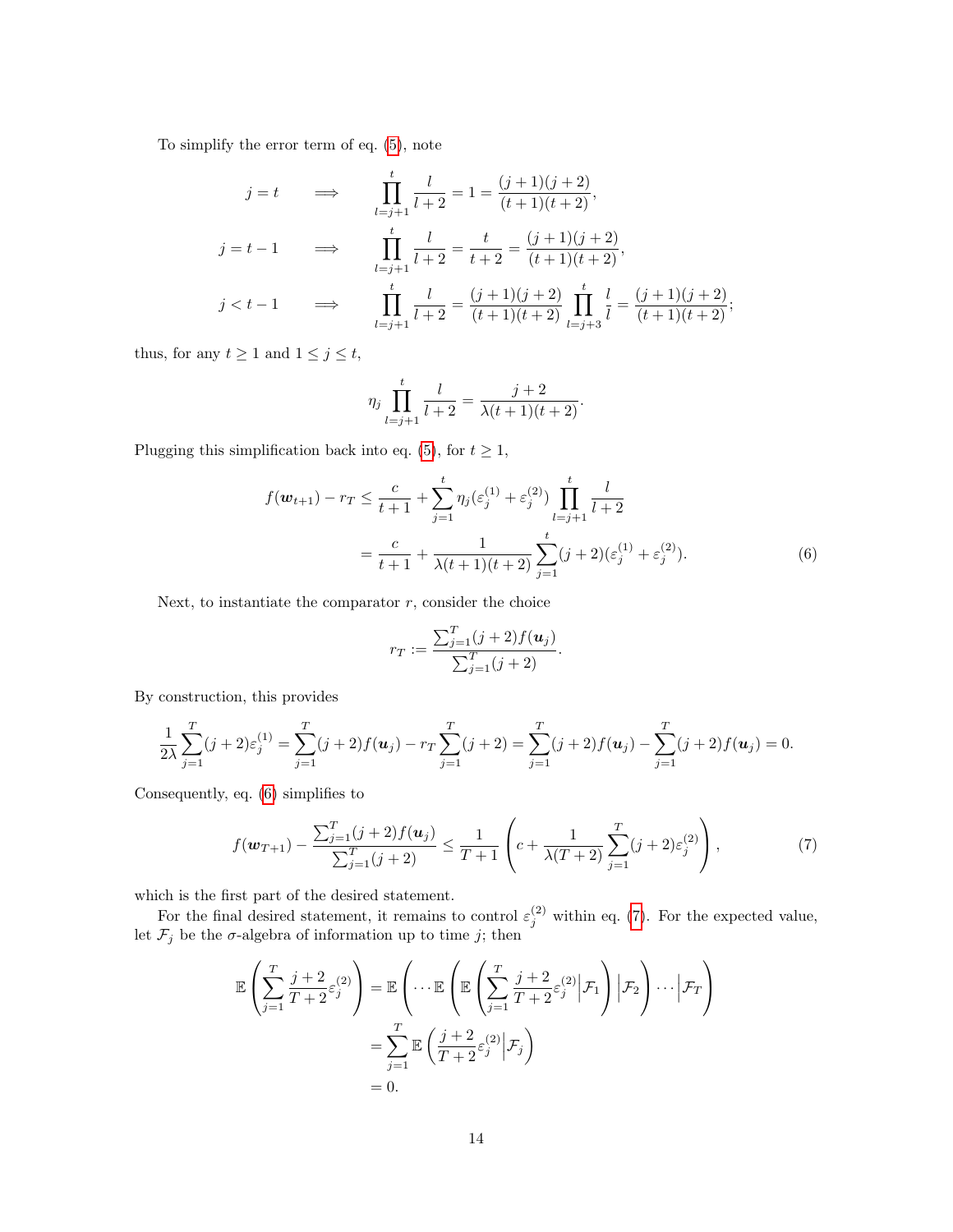Here the last equality holds since

$$
\mathbb{E}\left(\varepsilon_{j}^{(2)}\Big|\mathcal{F}_{j}\right) = \mathbb{E}\left(\left\langle\left[\nabla f(\boldsymbol{w}_{j})\right]_{S_{(j)}} - \left[\boldsymbol{g}_{j}\right]_{S_{(j)}}, \nabla f(\boldsymbol{w}_{j})\right\rangle \Big|\mathcal{F}_{j}\right) \n= \left\langle \mathbb{E}\left(\left[\nabla f(\boldsymbol{w}_{j})\right]_{S_{(j)}} - \left[\boldsymbol{g}_{j}\right]_{S_{(j)}}\Big|\mathcal{F}_{j}\right), \nabla f(\boldsymbol{w}_{j})\right\rangle \n= 0,
$$

which used the fact that  $\nabla f(\mathbf{w}_j)$  is constant in the  $\sigma$ -field  $\mathcal{F}_j$ . This yields the expectation bound. For the high probability bound, by Azuma-Hoeffding, with probability at least  $1 - \delta$ ,

$$
\sum_{j=1}^{T} \frac{j+2}{T+2} \varepsilon_j^{(2)} = \sum_{j=1}^{T} \frac{j+2}{T+2} \langle [\nabla f(\mathbf{w}_j)]_{S_{(j)}} - [\mathbf{g}_j]_{S_{(j)}}, \nabla f(\mathbf{w}_j) \rangle
$$
  
\n
$$
\leq \sqrt{2 \ln(1/\delta) \sum_{j=1}^{T} 4G^4(j+2)^2/(T+2)^2}
$$
  
\n
$$
\leq 4G^2 \sqrt{T \ln(1/\delta)}.
$$

With the proof of Theorem [2](#page-10-16) out of the way, the proof of Theorem [1](#page-3-1) follows easily.

*Proof of Theorem [1.](#page-3-1)* By the assumptions,  $\ell(\langle \boldsymbol{w}, \boldsymbol{x} \boldsymbol{y} \rangle)$  is bounded for any  $\|\boldsymbol{w}\| \leq D$  and  $\|\boldsymbol{x} \boldsymbol{y}\| \leq X$ , and since  $w \mapsto \ell(\langle w, xy \rangle)$  is continuous, it follows that  $\nabla f(w) = \mathbb{E}[\nabla \ell(\langle w, xy \rangle)],$  meaning in particular that

$$
\|\nabla f(\mathbf{w})\| \le \|\mathbb{E}[\mathbf{xy}\ell'(\langle \mathbf{w}, \mathbf{x}\mathbf{y}\rangle)]\| + \lambda \|\mathbf{w}\| \le X + \lambda D,
$$
  

$$
\|\nabla^2 f(\mathbf{w})\| \le \|\mathbb{E}[\mathbf{xy}\ell''(\langle \mathbf{w}, \mathbf{x}\mathbf{y}\rangle)\mathbf{x}^\top \mathbf{y}]\| + \lambda \le X^2 + \lambda.
$$

Expanding these Lipschitz and smoothness terms in Theorem [2](#page-10-16) gives the desired result.

# B Summary of datasets

Below,  $n$  is the number of examples,  $d$  is the number of base features, and  $s$  is the average number of non-zero base features per example.

 $\Box$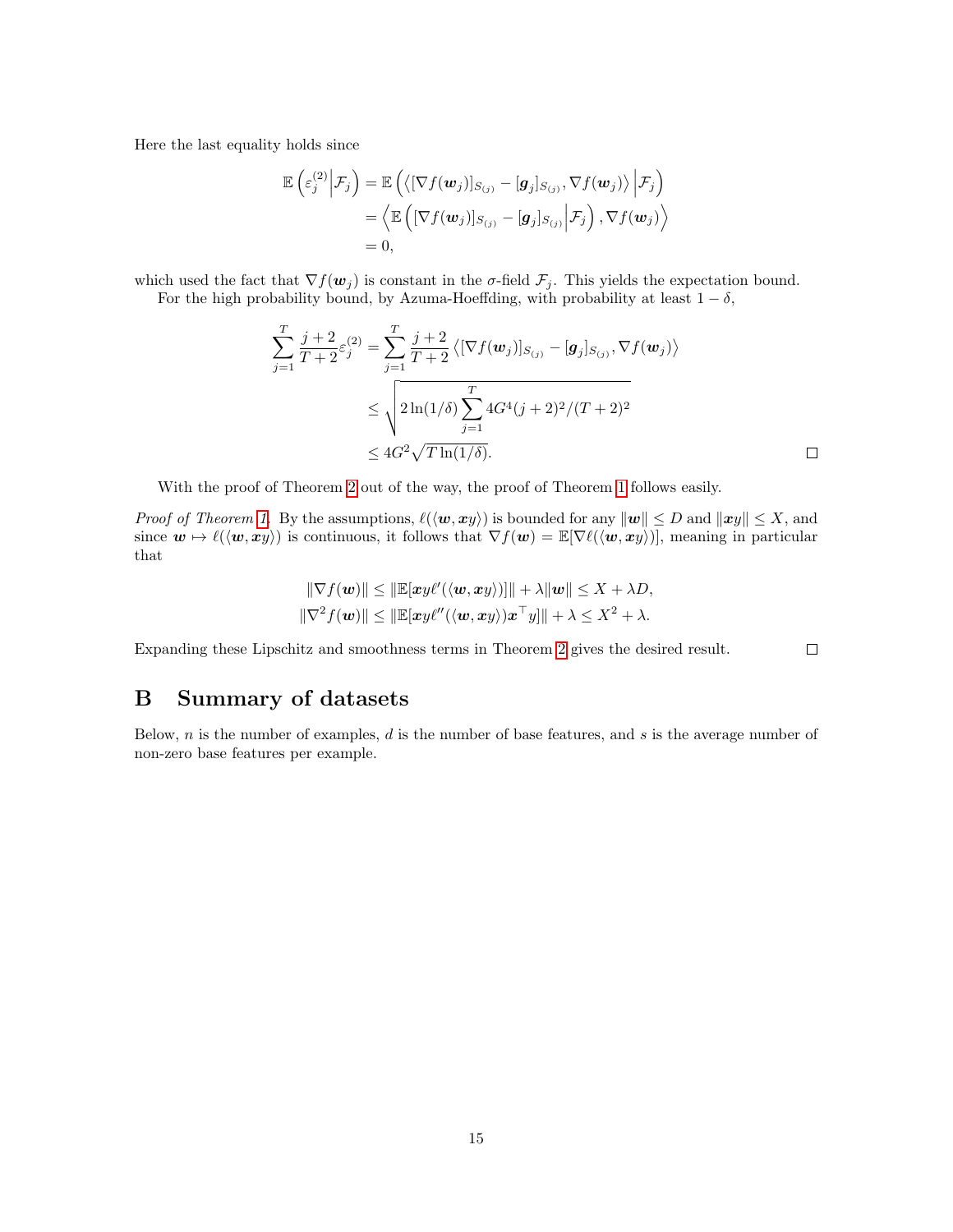| Dataset           | $\overline{n}$ | $\mathcal{S}_{\mathcal{S}}$ | d        | problem    |
|-------------------|----------------|-----------------------------|----------|------------|
| 20news            | <b>18845</b>   | 93.8854                     | 101631   | binary     |
| a9a               | 48841          | 13.8676                     | 123      | binary     |
| abalone           | 4176           | 8                           | 8        | binary     |
| abalone           | 4177           | 7.99952                     | 10       | regression |
| activity          | 165632         | 18.5489                     | 20       | binary     |
| adult             | 48842          | 11.9967                     | 105      | binary     |
| bio               | 145750         | 73.4184                     | 74       | binary     |
| cal-housing       | 20639          | 8                           | 8        | regression |
| census            | 299284         | 32.0072                     | 401      | binary     |
| comp-activ-harder | 8191           | 11.5848                     | 12       | regression |
| covtype           | 581011         | 11.8789                     | 54       | binary     |
| cup98-target      | 95411          | 310.982                     | 10825    | binary     |
| eeg-eye-state     | 14980          | 13.9901                     | 14       | binary     |
| ijcnn1            | 24995          | 13                          | 22       | binary     |
| kdda              | 8407751        | 36.349                      | 19306083 | binary     |
| kddcup2009        | 50000          | 58.4353                     | 71652    | binary     |
| letter            | 20000          | 15.5807                     | 16       | binary     |
| magic04           | 19020          | 9.98728                     | 10       | binary     |
| maptaskcoref      | 158546         | 40.4558                     | 5944     | binary     |
| mushroom          | 8124           | 22                          | 117      | binary     |
| nomao             | 34465          | 82.3306                     | 174      | binary     |
| poker             | 946799         | 10                          | 10       | binary     |
| rcv1              | 781265         | 75.7171                     | 43001    | binary     |
| shuttle           | 43500          | 7.04984                     | 9        | binary     |
| skin              | 245057         | 2.948                       | 3        | binary     |
| slice             | 53500          | 134.575                     | 384      | regression |
| titanic           | 2201           | 3                           | 8        | binary     |
| vehv2binary       | 299254         | 48.5652                     | 105      | binary     |
| w8a               | 49749          | 11.6502                     | 300      | binary     |
| vear              | 463715         | 90                          | 90       | regression |

# C Further experimental results

We will show three more sets of results in the appendix. The first set contains a bar plot detailing the performance of the lin, quad and cubic baselines, as well as apple with  $\alpha \in \{0.125, 0.25, 0.5, 0.75, 1\}$ on all of our 30 datasets. For each method, we present the relative error [\(2\)](#page-6-1) in Figure [5.](#page-16-0)

Since the statistical error by itself only tells half the story, we also include a similar plot for relative running times in Figure [6.](#page-17-0)

Finally, we also want to highlight that despite the competitive statistical performance, our adaptive methods indeed generate a much smaller number of monomials. To this end, we compute the average number of non-zero features per example on all datasets for all methods. These plots are presented in Figure [7,](#page-18-0) with the same color coding used for algorithms as the previous two plots.

We include tables with all the (non-relative) errors and times in Table [2](#page-19-0) and Table [3.](#page-20-0)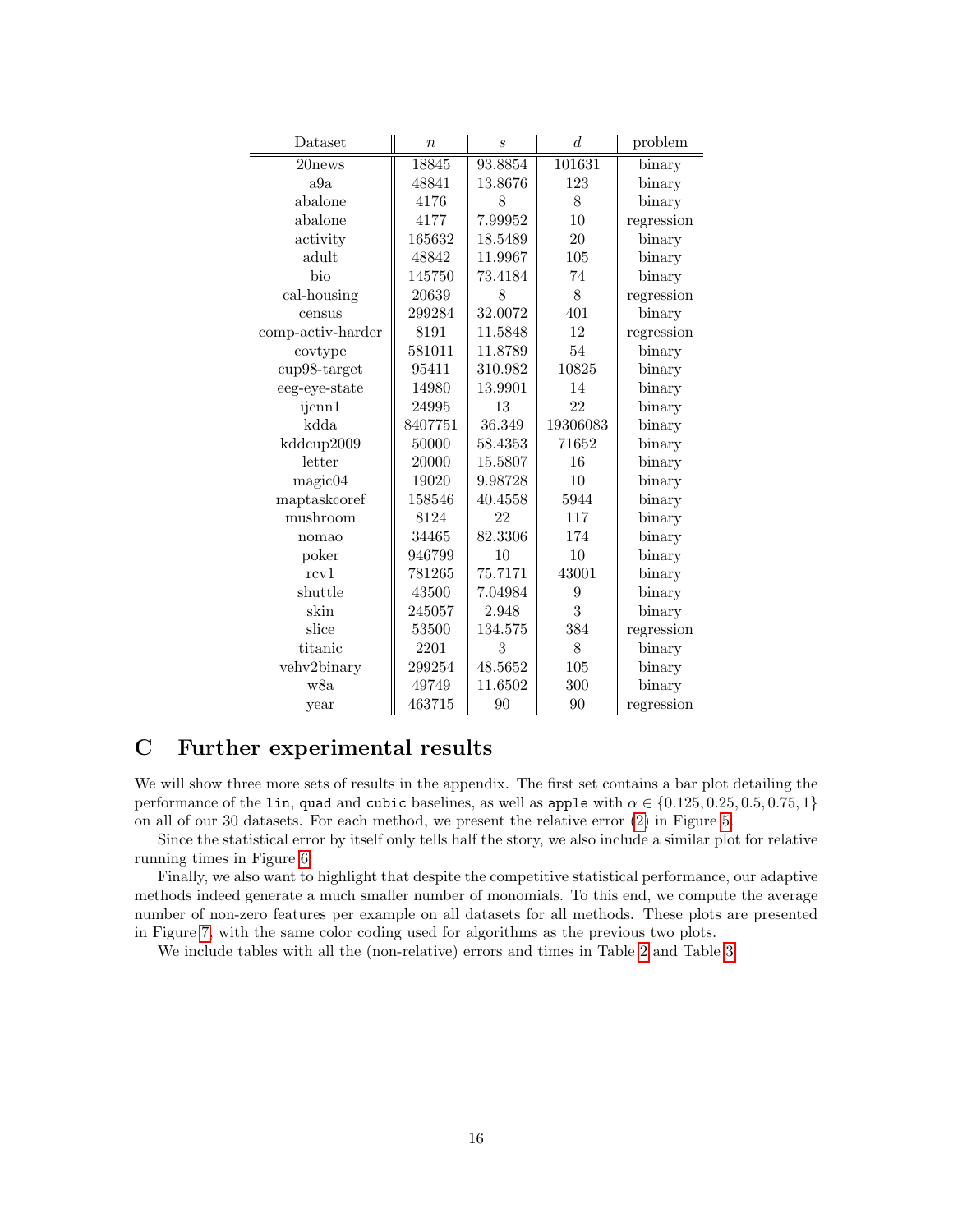<span id="page-16-0"></span>

Figure 5: Relative error <sup>p</sup>lots for apple and baselines on all <sup>30</sup> datasets. Should be viewed in color.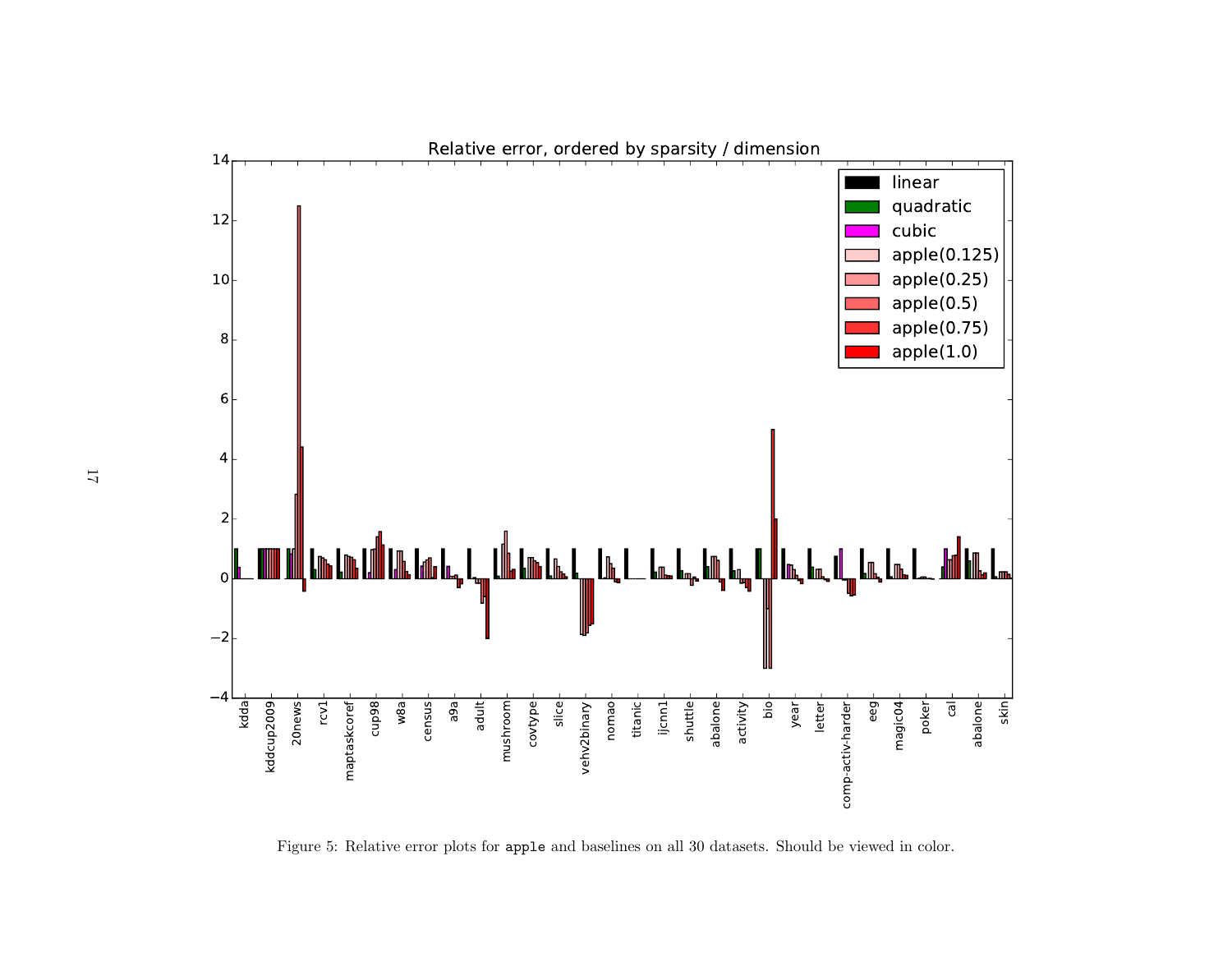<span id="page-17-0"></span>

Figure 6: Relative time <sup>p</sup>lots for apple and baselines on all <sup>30</sup> datasets. Should be viewed in color.

18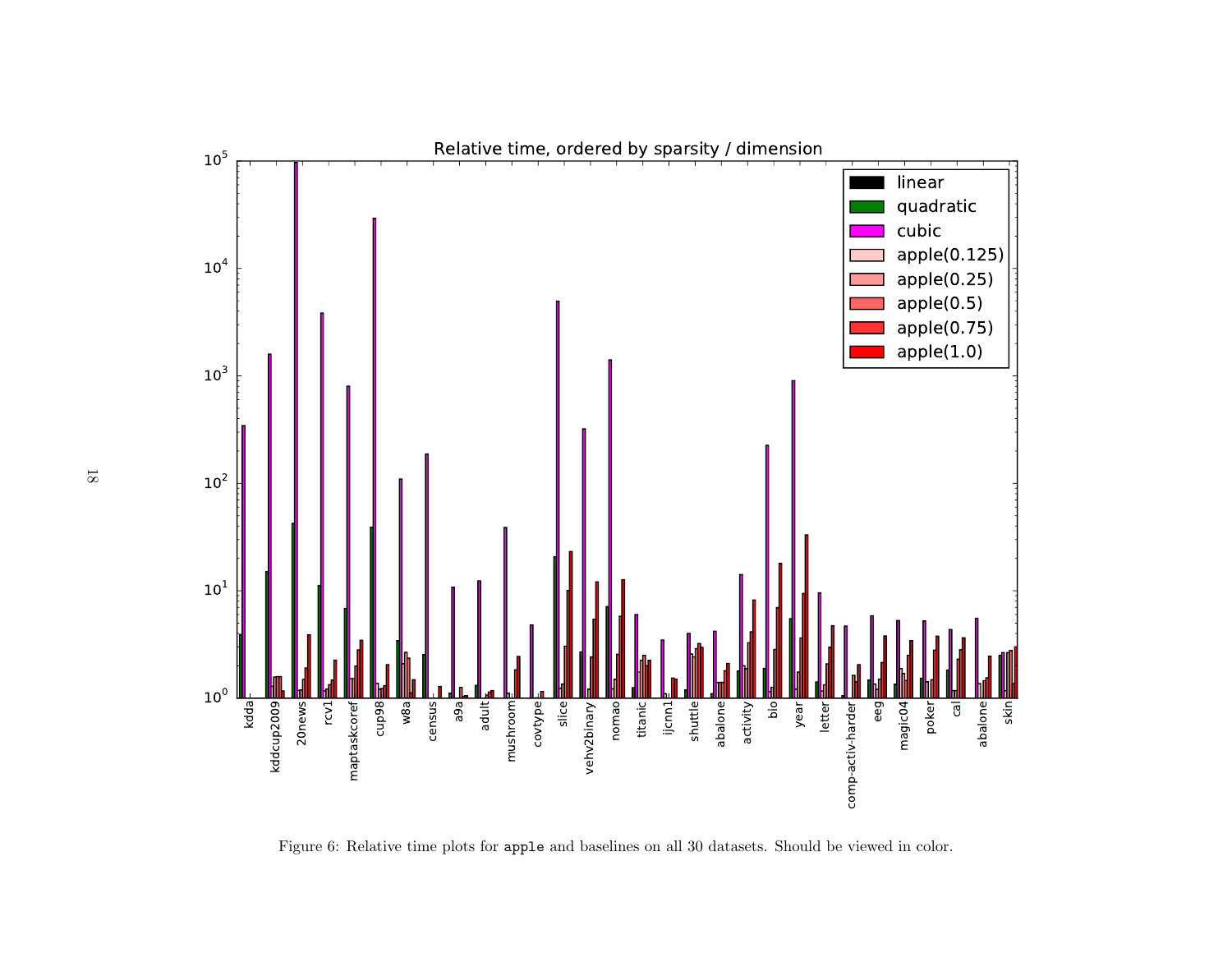<span id="page-18-0"></span>

Figure 7: Relative time <sup>p</sup>lots for apple and baselines on all <sup>30</sup> datasets. Should be viewed in color.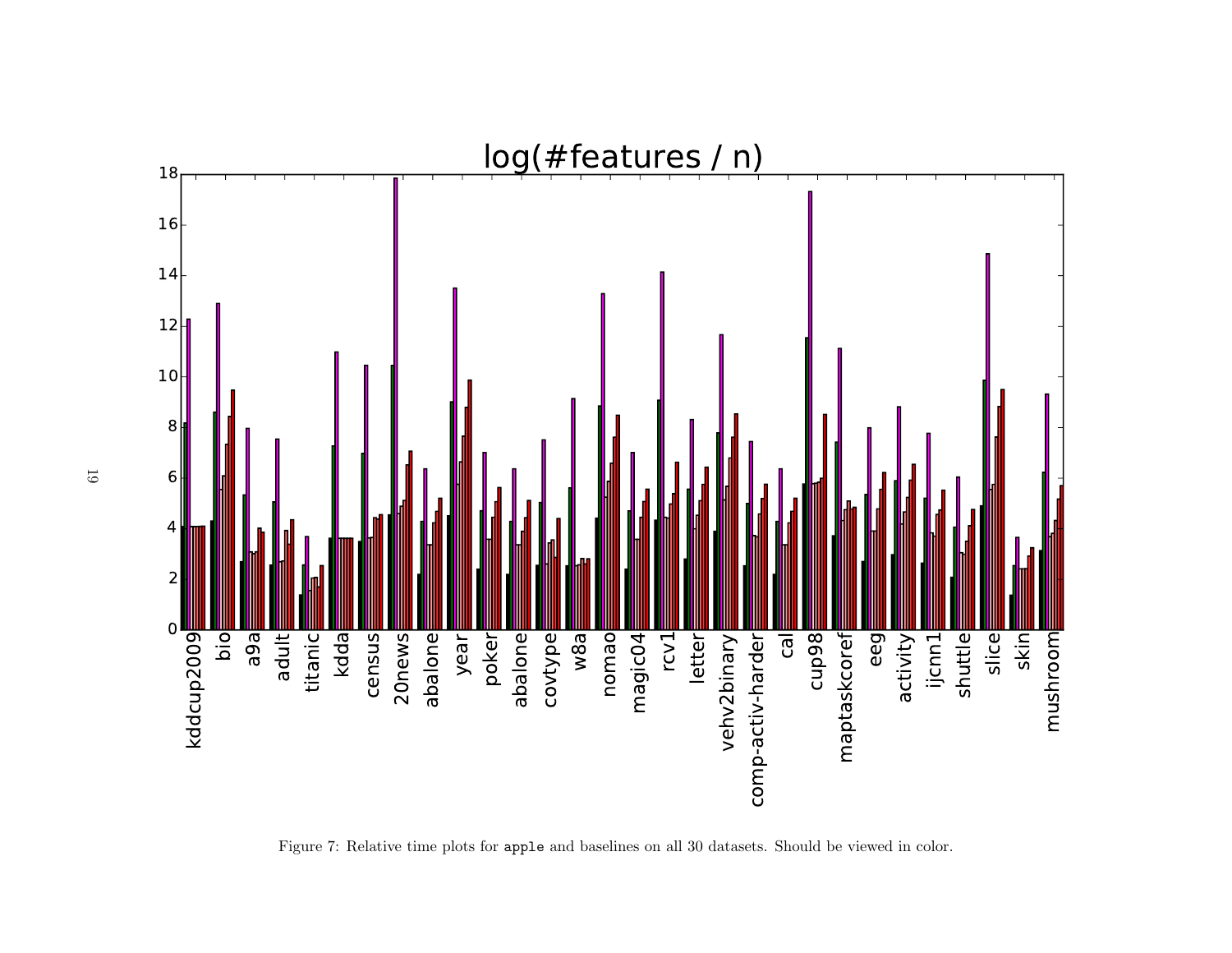<span id="page-19-0"></span>

|             | lin           | quad          | cubic         | apple $(1)$                   | apple $(0.75)$ | apple $(0.5)$                 | apple $(0.25)$ | apple $(0.125)$ |
|-------------|---------------|---------------|---------------|-------------------------------|----------------|-------------------------------|----------------|-----------------|
| bio         | 3.122e-03     | 3.122e-03     | 3.087e-03     | 2.985e-03                     | 3.053e-03      | 2.985e-03                     | 3.259e-03      | 3.156e-03       |
|             | $2.644e + 00$ | $5.000e + 00$ | $5.965e+02$   | $3.036e + 00$                 | $3.340e + 00$  | $7.516e + 00$                 | $1.841e + 01$  | $4.745e + 01$   |
| a9a         | $1.510e-01$   | 1.485e-01     | 1.496e-01     | 1.488e-01                     | 1.488e-01      | 1.489e-01                     | 1.478e-01      | 1.481e-01       |
|             | 3.880e-01     | $4.320e-01$   | $4.176e + 00$ | 2.840e-01                     | 3.000e-01      | 4.880e-01                     | $4.040e-01$    | 4.080e-01       |
| adult       | 1.557e-01     | 1.529e-01     | 1.531e-01     | 1.525e-01                     | 1.525e-01      | 1.507e-01                     | 1.513e-01      | 1.474e-01       |
|             | 3.440e-01     | $4.520e-01$   | $4.252e+00$   | 2.480e-01                     | 2.400e-01      | 3.680e-01                     | 3.920e-01      | 4.040e-01       |
| titanic     | 2.182e-01     | 2.136e-01     | 2.136e-01     | 2.136e-01                     | 2.136e-01      | 2.136e-01                     | 2.136e-01      | 2.136e-01       |
|             | 1.600e-02     | 2.000e-02     | 9.601e-02     | 2.800e-02                     | 3.600e-02      | 4.000e-02                     | 3.200e-02      | $3.600e-02$     |
| kdda        | 1.240e-01     | 1.272e-01     | 1.253e-01     | $1.240e-01$                   | 1.240e-01      | 1.240e-01                     | 1.240e-01      | 1.240e-01       |
|             | $9.492e + 01$ | $3.715e + 02$ | $3.266e + 04$ | $7.629e + 01$                 | $6.689e + 01$  | $8.318e + 01$                 | $5.768e + 01$  | $8.463e + 01$   |
| census      | 4.748e-02     | 4.579e-02     | $4.651e-02$   | 4.674e-02                     | 4.686e-02      | 4.698e-02                     | 4.586e-02      | 4.648e-02       |
|             | $3.068e + 00$ | $7.784e + 00$ | $5.754e + 02$ | $2.200e + 00$                 | $2.180e + 00$  | $2.144e + 00$                 | $2.532e+00$    | $3.936e + 00$   |
|             | 8.119e-02     | 8.437e-02     | 8.384e-02     | 8.437e-02                     | $9.021e-02$    | 1.210e-01                     | 9.525e-02      | 7.986e-02       |
| 20news      | 5.440e-01     | $2.303e + 01$ | $5.262e + 04$ | 6.440e-01                     | 6.480e-01      | 8.121e-01                     | $1.040e + 00$  | $2.112e + 00$   |
| abalone_bin | 2.898e-01     | 2.826e-01     | $2.719e-01$   | 2.874e-01                     | $2.874e-01$    | 2.766e-01                     | 2.743e-01      | 2.754e-01       |
|             | 4.400e-02     | 4.000e-02     | 2.440e-01     | 6.000e-02                     | 4.400e-02      | 6.400e-02                     | 6.800e-02      | 1.080e-01       |
| year        | 1.157e-02     | 1.073e-02     | 1.113e-02     | 1.112e-02                     | 1.099e-02      | 1.083e-02                     | 1.069e-02      | 1.060e-02       |
|             | $1.261e + 01$ | $6.915e + 01$ | $1.136e + 04$ | $1.529e + 01$                 | $2.201e + 01$  | $4.585e + 01$                 | $1.189e+02$    | $4.179e + 02$   |
| poker       | $4.555e-01$   | 4.091e-01     | 4.100e-01     | 4.119e-01                     | 4.119e-01      | 4.092e-01                     | 4.099e-01      | 4.085e-01       |
|             | $4.388e+00$   | $6.736e + 00$ | $2.294e + 01$ | $6.228e + 00$                 | $3.836e + 00$  | $6.516e + 00$                 | $1.230e + 01$  | $1.657e + 01$   |
| abalone_reg | $8.052e + 00$ | $7.489e+00$   | $7.107e + 00$ | $7.812e+00$                   | $7.812e+00$    | $7.690e + 00$                 | $7.003e + 00$  | $6.740e + 00$   |
|             | 4.000e-02     | 4.400e-02     | 1.680e-01     | $5.600 {\text{e}\hbox{-}} 02$ | 5.600e-02      | $5.600 {\text{e}\hbox{-}} 02$ | 7.200e-02      | 8.400e-02       |
| kddcup2009  | $7.310e-02$   | 7.310e-02     | 7.310e-02     | 7.310e-02                     | 7.310e-02      | 7.310e-02                     | 7.310e-02      | 7.310e-02       |
|             | 7.600e-01     | $1.144e + 01$ | $1.213e + 03$ | 9.801e-01                     | $1.196e + 00$  | $1.208e + 00$                 | $1.204e + 00$  | 8.881e-01       |
| covtype     | 2.450e-01     | 2.184e-01     | 2.039e-01     | 2.331e-01                     | 2.331e-01      | 2.287e-01                     | 2.261e-01      | 2.208e-01       |
|             | $4.444e + 00$ | $3.116e + 00$ | $2.133e + 01$ | $4.204e + 00$                 | $4.488e + 00$  | $2.856e + 00$                 | $5.120e + 00$  | $4.192e + 00$   |
| w8a         | 1.538e-02     | 1.246e-02     | 1.337e-02     | 1.518e-02                     | 1.518e-02      | 1.417e-02                     | 1.317e-02      | 1.286e-02       |
|             | $1.320e-01$   | $4.520e-01$   | $1.448e + 01$ | 2.760e-01                     | 3.520e-01      | $3.120e-01$                   | 1.480e-01      | 1.960e-01       |
| nomao       | 6.325e-02     | 5.063e-02     | 5.107e-02     | 5.992e-02                     | 5.701e-02      | 5.513e-02                     | 4.933e-02      | 4.904e-02       |
|             | 5.000e-01     | $3.564e+00$   | $7.038e + 02$ | $6.120e-01$                   | 7.480e-01      | $1.280e + 00$                 | $2.900e + 00$  | $6.348e + 00$   |

Table 2: Errors (first row) and running time in seconds (second row) for each dataset for the baselines and apple variants (first <sup>15</sup> datasets).